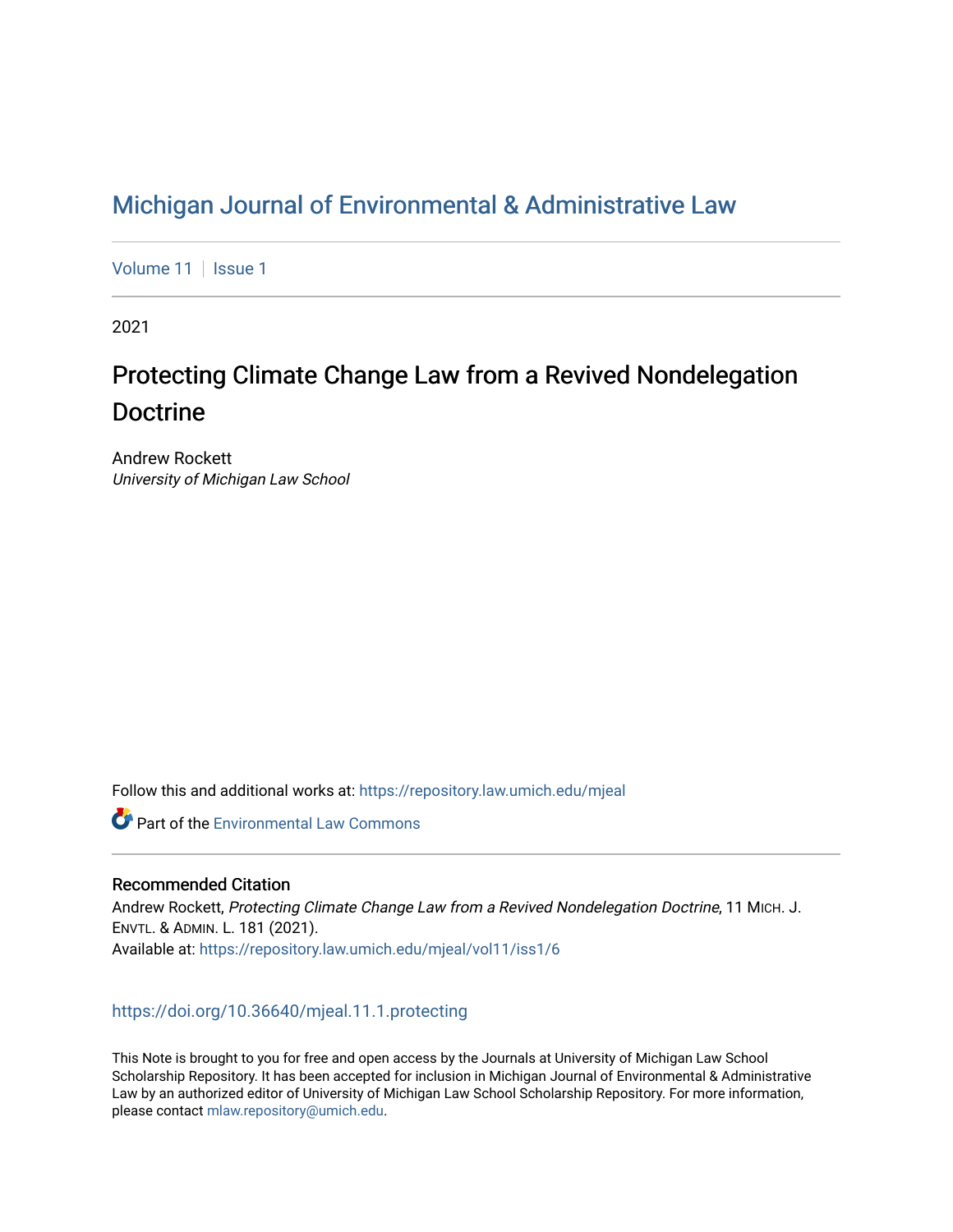# **PROTECTING CLIMATE CHANGE LAW FROM A REVIVED NONDELEGATION DOCTRINE**

#### *Andrew Rockett\**

*In an era of political gridlock, a potential revitalization of the nondelegation doctrine threatens the Environmental Protection Agency's existing framework for regulating greenhouse gas emissions and addressing the urgent threat of climate change. At its apex, the nondelegation doctrine briefly constrained permissible delegations from the legislature to the executive branch after two Supreme Court decisions in 1935. The doctrine has since weakened under the lenient "intelligible principle" standard. That standard today allows the legislative branch to make broad delegations to administrative arms of the executive branch, which then use technological and bureaucratic expertise to clarify, implement, and enforce statutes. The result is today's administrative state—the federal government's answer to the demanding complexities of modern society, the expansive duties of the federal government, and intense political gridlock in the legislature. However, with multiple Supreme Court Justices indicating support for reviving a stricter form of the nondelegation doctrine, many key, broad agency delegations are under threat, including the Clean Air Act's delegation to the Environmental Protection Agency requiring regulation of greenhouse gas emissions. The urgency of the fight against climate change, combined with the political difficulty in passing new legislation, necessitates careful consideration of what revived nondelegation doctrine may require of legislative tasks assigned to the executive. In this note, I analyze the potential threat and its solutions and conclude that a revived nondelegation doctrine poses a substantial threat to the Clean Air Act's delegation to the EPA. For this reason, intricate constitutional arguments and carefully crafted legislation may both be necessary to preserve the EPA's ability to regulate greenhouse gas emissions.* 

<sup>\*</sup> University of Michigan J.D. candidate, 2022. I would like to thank Evan Neustater, Ruth Wu, Matt Piggins, Jonny McKoy, and Rebecca Conway for their critiques and edits on this note. I would additionally like to thank MJEAL's entire Volume 11 staff for their diligent work editing and cite-checking this note.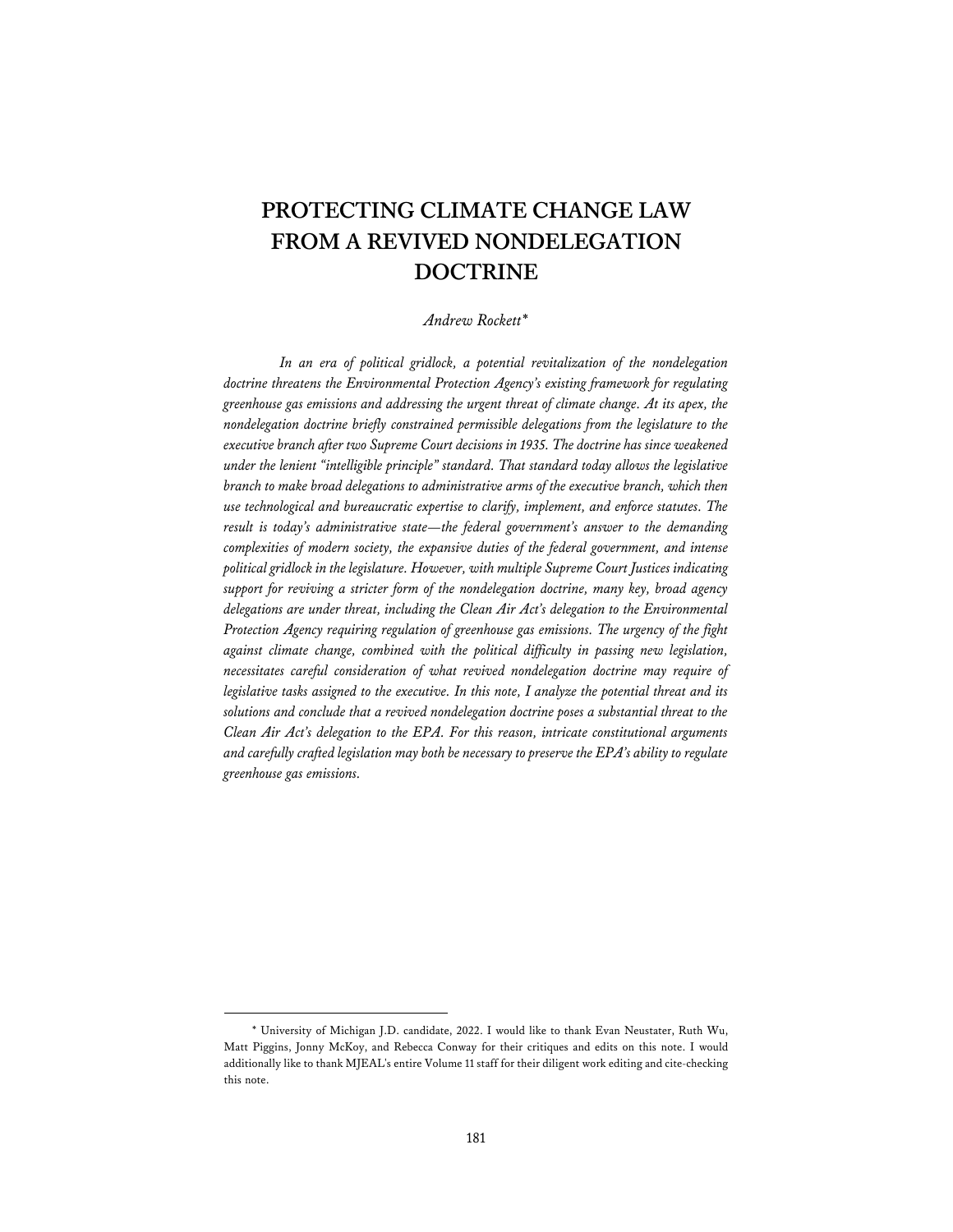# TABLE OF CONTENTS

| L                                                        |                                             |  |
|----------------------------------------------------------|---------------------------------------------|--|
|                                                          | A.                                          |  |
|                                                          | В.                                          |  |
| H.                                                       | ANTICIPATING NEW NONDELEGATION DOCTRINE 188 |  |
|                                                          | A.                                          |  |
|                                                          | В.                                          |  |
|                                                          | C.                                          |  |
|                                                          |                                             |  |
|                                                          | A.                                          |  |
|                                                          | В.                                          |  |
|                                                          | C.                                          |  |
| IV. PROTECTING THE CLIMATE CHANGE REGULATORY REGIME FROM |                                             |  |
|                                                          |                                             |  |
|                                                          | A.                                          |  |
|                                                          | В.                                          |  |
|                                                          | C.                                          |  |
| V.                                                       |                                             |  |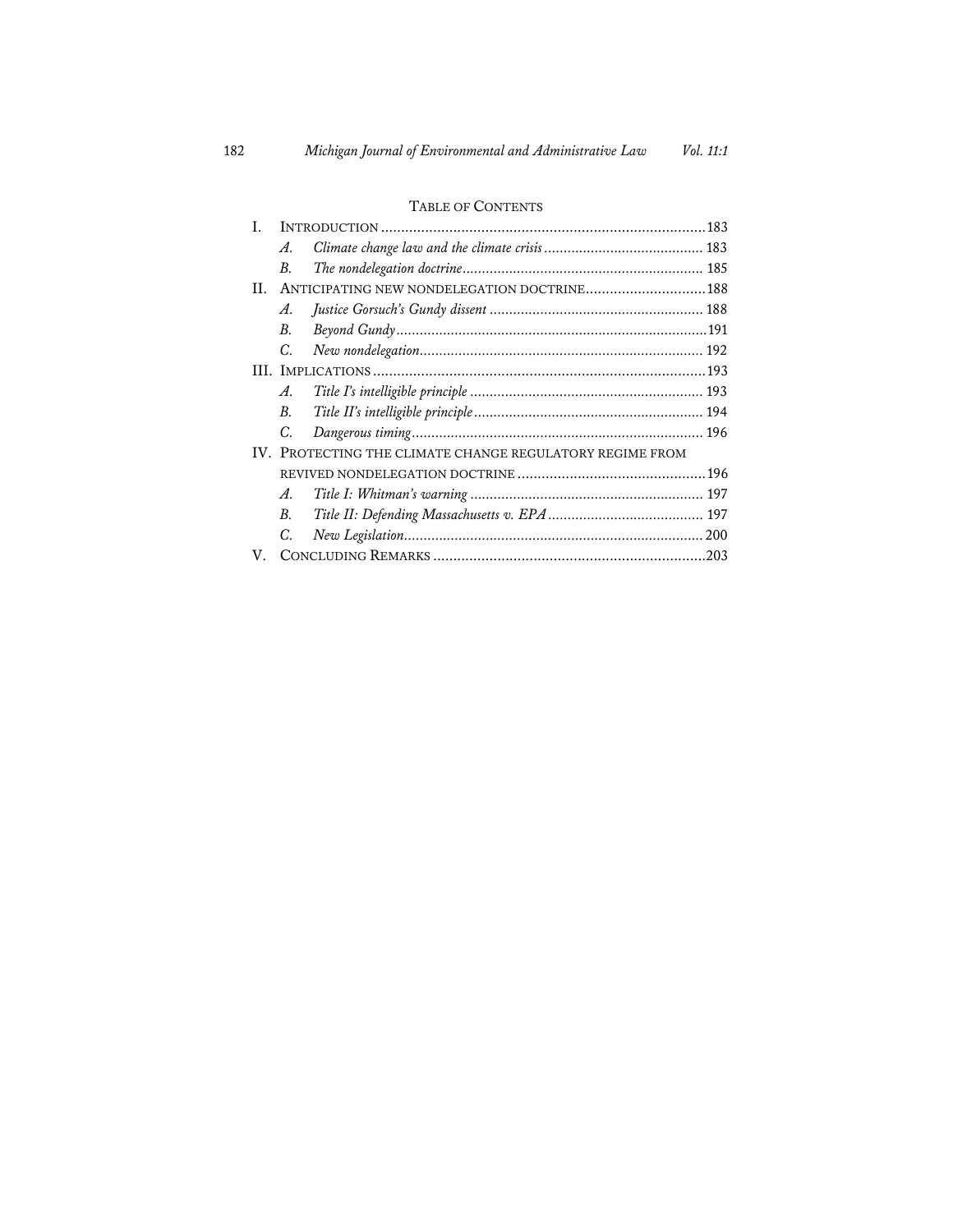#### I. INTRODUCTION

#### *A. Climate change law and the climate crisis*

As the climate change threat looms, domestic environmental law has been slow to respond.1 The federal legislature has not amended the Clean Air Act, the EPA's primary vehicle for greenhouse gas emission regulation, since the early 1990s.<sup>2</sup> Many modern advances in climate change regulation thus rely on older laws and mandates that predate mass awareness of the climate crisis.<sup>3</sup> In particular, Title I and Title II of the Clean Air Act instruct the EPA to regulate emissions from stationary sources and command the EPA to regulate emissions from moving sources such as motor vehicles.4 Title I mandates that the EPA Administrator set National Ambient Air Quality Standards (NAAQS), "the attainment and maintenance of which . . . are requisite to protect the public health."5 In a climate change context, the EPA has interpreted this statutory language as extending to stationary source emissions of gases relevant to climate change, such as ozone.6 The agency uses its Title I grant to regulate emissions from a wide variety of existing and newly made stationary sources.7 Meanwhile, Title II requires that the EPA regulate "the emission of any air pollutant from any class or classes of new motor vehicles or new motor vehicle engines, which in his judgment cause, or contribute to, air pollution which may reasonably be anticipated to endanger public health or welfare." 8 Title II is even more essential to the EPA's ability to combat climate change because the EPA interprets Title II of the Clean Air Act to require that it regulate greenhouse gas

5. 42 U.S.C. § 7409(b)(1).

<sup>1.</sup> THE NEW CLIMATE ECONOMY, UNLOCKING THE INCLUSIVE GROWTH STORY OF THE 21ST CENTURY (2018), https://newclimateeconomy.report/2018/key-findings/. The Report proposes that "unless we make a decisive shift [in efforts to address and mitigate climate change], by 2030 we will pass the point by which we can keep global average temperature rise to well below 2 ºC." *Id.* at 8.

<sup>2.</sup> *See* Clean Air Act, 42 U.S.C. §§ 7401-7671. While the United States has since participated in various conferences and joined cooperative international efforts such as the Paris Agreement, Congress has largely neglected to address climate change through direct legislation.

<sup>3.</sup> *See, e.g.*, Richard Wiles, *It's 50 years since climate change was first seen. Now time is running out*, THE GUARDIAN (Mar. 15, 2018), https://www.theguardian.com/commentisfree/2018/mar/15/50-yearsclimate-change-denial.

<sup>4. 42</sup> U.S.C. §§ 7401-7671q.

<sup>6.</sup> *See NAAQS Table*, ENV'T PROTECTION AGENCY, https://www.epa.gov/criteria-airpollutants/naaqs-table (last visited Dec. 26, 2021).

<sup>7.</sup> *Id.*

<sup>8. 42</sup> U.S.C. § 7521(a)(1).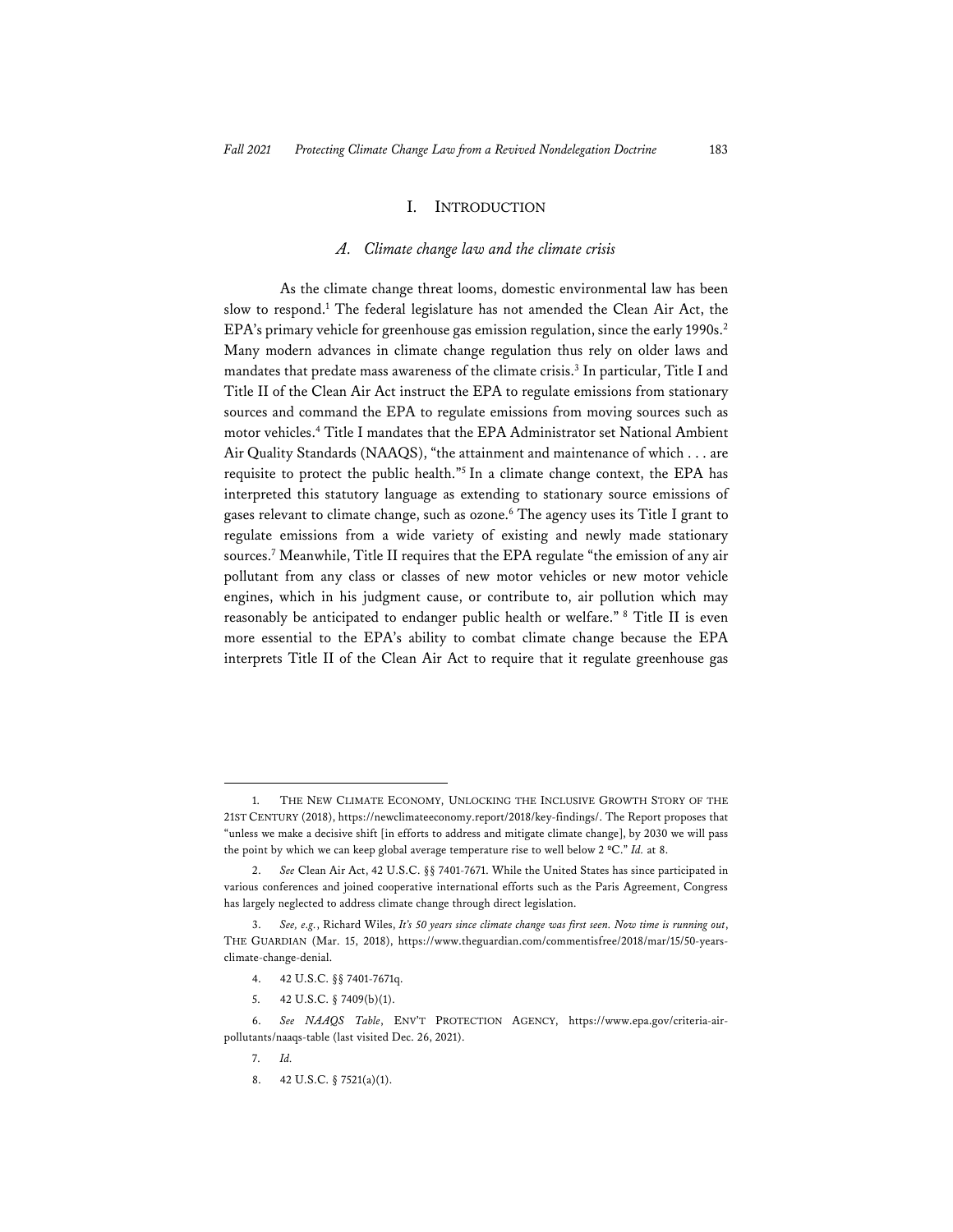emissions from motor vehicles,<sup>9</sup> which constitute the largest individual source of greenhouse gas emissions.10

The EPA's use of the Clean Air Act to regulate motor-vehicle-greenhousegas emissions has a controversial history. In 2007, *Massachusetts v. EPA* solidified the EPA's mandate to regulate greenhouse gas emissions, but the Supreme Court narrowly decided the case, with Justices Stevens, Kennedy, Souter, Ginsburg, and Breyer forming a five Justice majority over Chief Justice Roberts and Justices Thomas, Alito, and Scalia.<sup>11</sup> In his dissenting opinion, Chief Justice Roberts extensively argued that the state of Massachusetts lacked standing.12 A separate dissenting opinion by Justice Scalia, joined by Chief Justice Roberts and Justices Thomas and Alito, agreed that the petitioners lacked standing and objected to the majority ruling on its merits. Scalia argued that the EPA Administrator has the discretion to decide when to address air pollutants under the Clean Air Act, writing that the "EPA's interpretation of the discretion conferred by the statutory reference to 'its judgment' is not only reasonable, it is the most natural reading of the text."13 Scalia additionally believed that the EPA could reasonably conclude that carbon dioxide was not an air pollutant as defined by the Clean Air Act, stating "regulating the buildup of  $CO<sub>2</sub>$  and other greenhouse gases in the upper reaches of the atmosphere, which is alleged to be causing global climate change, is not akin to regulating the concentration of some substance that is *polluting* the *air*."14

The window for effective climate change mitigation shrinks every year while political pressure for a federal answer to climate change approaches its zenith.<sup>15</sup> While legislative climate change mitigation efforts have stagnated, various emerging policy efforts such as the Green New Deal or a carbon tax may directly invigorate the federal initiative against climate change in the future.<sup>16</sup> However, with climate change denial still gripping voters nationwide and a legislative branch where the majority party frequently changes, new environmental legislation seems unlikely.<sup>17</sup>

11. *See generally* Massachusetts v. EPA, 549 U.S. 497 (2007) (holding that the EPA has and should exercise the authority to issue mandatory regulations addressing climate change)

- 12. *Id.* at 535 (Roberts, C.J., dissenting).
- 13. *Id.* at 552-53 (Scalia, J., dissenting).
- 14. *Id.* at 559.

16. *See generally* H.R. Res. 109, 116th Cong. (2019).

17. A survey by the YouGov-Cambridge Globalism Project found that 13% of Americans believe that human activity is not at all responsible for climate change, while 5% did not believe that the climate was changing at all. An additional 13% of respondents answered that they did not know whether the climate was changing or if people were responsible. *See, e.g.*, Oliver Milman and Fiona Harvey, *US is* 

<sup>9.</sup> *See* Endangerment and Cause or Contribute Findings for Greenhouse Gases under Section 202(a) of the Clean Air Act, 74 Fed. Reg. 66496 (Dec. 15, 2009).

<sup>10.</sup> *See, e.g.*, *Sources of Greenhouse Gas Emissions*, ENVIRONMENTAL PROTECTION AGENCY, https://www.epa.gov/ghgemissions/sources-greenhouse-gas-emissions (last visited December 26, 2021).

<sup>15.</sup> *See, e.g.*, Catherine Clifford, *Carbon capture technology has been around for decades — here's why it hasn't taken off*, CNBC (Jan. 31, 2021), https://www.cnbc.com/2021/01/31/carbon-capturetechnology.html.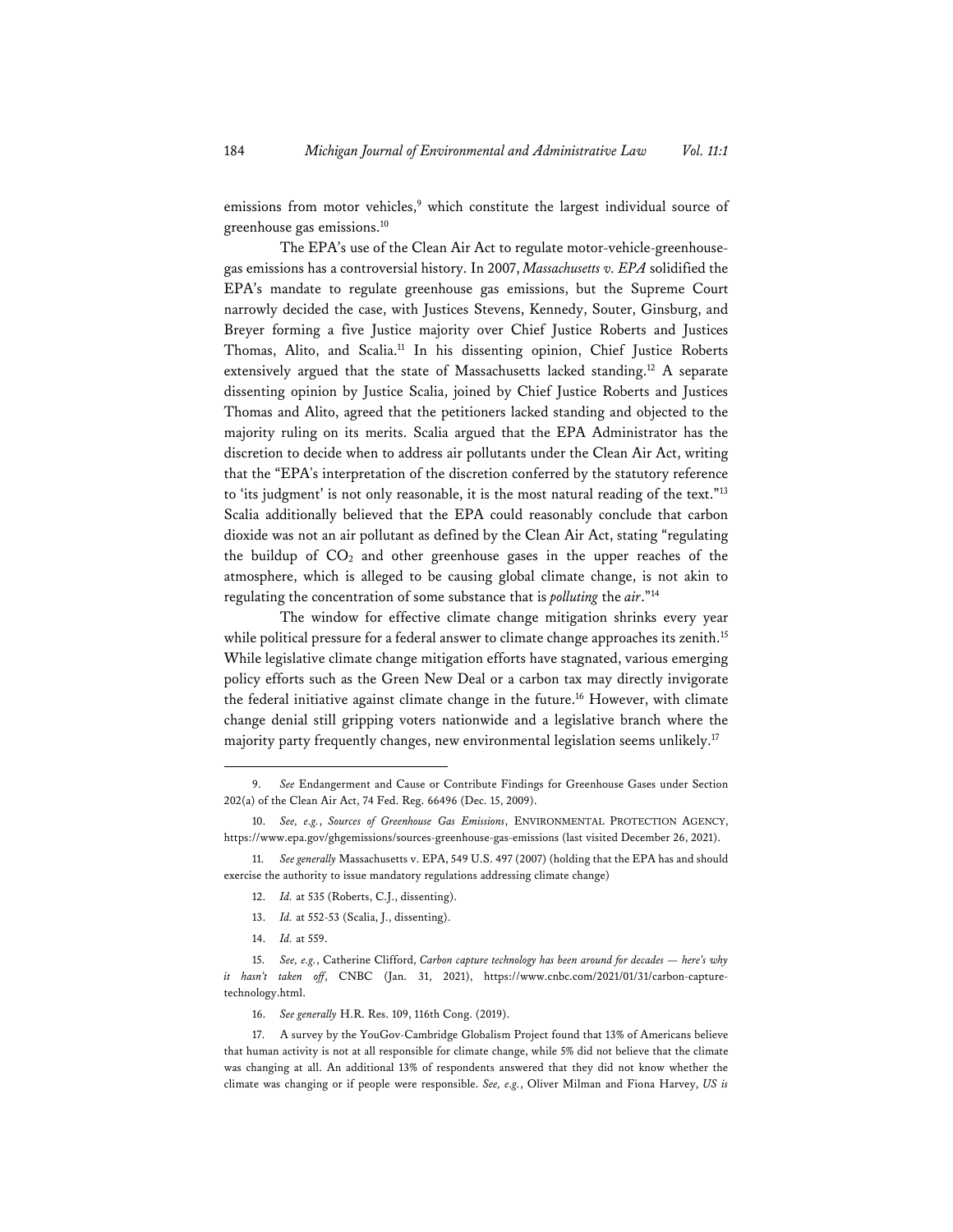#### *B. The nondelegation doctrine*

The nondelegation doctrine is, at its core, a constitutional principle asserting that the legislative branch of the federal government cannot delegate its legislative power to other branches of government.<sup>18</sup> The staunchest supporters of the nondelegation doctrine cite the principle of the separation of powers in arguing that the legislative vesting clause of the Constitution is an *exclusive* grant of legislative power that limits the scope of permissible rulemaking from the executive branch.<sup>19</sup> The Supreme Court has only invalidated two statutes for violating the nondelegation doctrine, with both instances arising in 1935 during the New Deal Era's unprecedented federal government expansion. Yet, the nondelegation doctrine has a long, contentious history in American constitutional law.<sup>20</sup> For instance, both the Federalist papers and treatises by political theorist John Locke contemplated the value of nondelegation. In the words of John Locke:

> The Legislative cannot transfer the Power of Making Laws to any other hands. For it being but a delegated Power from the People, they, who have it, cannot pass it over to others. . . . And when the people have said, We will submit to rules, and be govern'd by Laws made by such Men, and in such Forms, no Body else can say other Men shall make Laws for them; nor can the people be bound by any Laws but such as are Enacted by those, whom they have Chosen, and Authorised to make Laws for them. The power of the Legislative being derived from the People by a positive voluntary Grant and Institution, can be no other, than what the positive Grant conveyed, which being only to make Laws, and not to make

- 18. Gundy v. United States, 139 S. Ct. 2116, 2121 (2019).
- 19. *See, e.g.*, PHILIP HAMBURGER, IS ADMINISTRATIVE LAW UNLAWFUL? 2-5 (2014).
- 20. For instance, Professor Lawson posits that

*hotbed of climate change denial, major global survey finds*, THE GUARDIAN (May 8, 2019), https://www.theguardian.com/environment/2019/may/07/us-hotbed-climate-change-denial-

international-poll. For a comprehensive look at how American beliefs on climate change have shifted over time, but with many still remaining skeptical on the extent of climate change and its human causes, see also Xinran Wang, Anthony Leiserowitz, and Jennifer Marlon, YALE PROGRAM ON CLIMATE CHANGE COMMUNICATION (Mar. 31, 2021), https://climatecommunication.yale.edu/visualizationsdata/americans-climate-views/.

<sup>[</sup>t]he nondelegation doctrine, however, is the Energizer Bunny of constitutional law: No matter how many times it gets broken, beaten, or buried, it just keeps on going and going. The D.C. Circuit's decision in *American Trucking* was merely a continuation of a series of attempts by lawyers and judges in the past decade to find some way around the unmistakable import of *Mistretta*. And in turn, the Supreme Court's decision in *American Trucking* was merely a continuation of the Court's decidedly unsympathetic response to these efforts.

Gary Lawson, *Delegation and Original Meaning*, 88 VA. L. REV. 327, 330 (2002).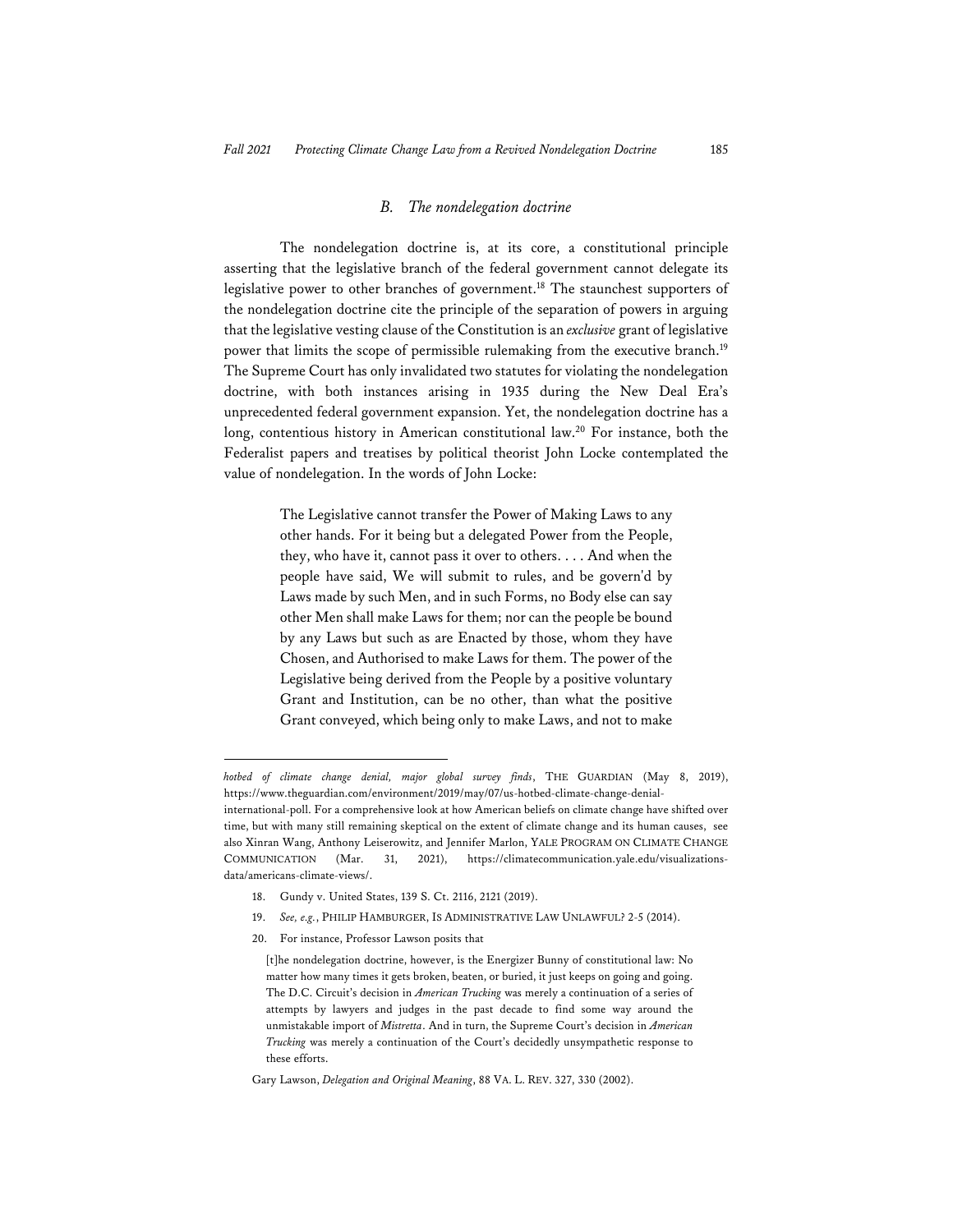Legislators, the Legislative can have no power to transfer their Authority of making laws, and place it in other hands.<sup>21</sup>

Further, James Madison later contemplated in Federalist No. 51 that "the great security against a gradual concentration of the several powers in the same department, consists in giving to those who administer each department, the necessary constitutional means . . . to resist encroachments of the others."22 Thus, although an originalist view may classify delegation less as an encroachment between branches and more a willing grant of power from the legislature to another branch, the same principles against the concentration of power apply. Chief Justice Marshall reflected this when he asserted that Congress is unable to "delegate . . . powers which are strictly and exclusively legislative."23

Still, the Framers acknowledged that total separation of powers is likely impossible.24 Indeed, many constitutional scholars argue that the Framers never intended to bar the legislature from delegating its legislative power to the other branches.25 In a modern context, many agree that the nondelegation doctrine would be hugely consequential if revived today, considering the federal government's extensive reliance on the growing administrative state.<sup>26</sup>

Following the two 1935 Supreme Court decisions that endorsed nondelegation, the Supreme Court quickly began to defer to the lenient "intelligible principle" test when deciding nondelegation questions.27 Under this test, which first appeared in 1825, so long as Congress provides an "intelligible principle" to guide a statute's implementation and interpretation, there is no unconstitutional delegation of legislative power.28 The intelligible principle test enables many considerably vague statutory directives from the legislature.<sup>29</sup> Writing for an eight-Justice majority, Justice Brennan elaborated on the practical justifications for a lenient intelligible principle standard in *Mistretta v United States*:

29. *Gundy*, 139 S. Ct. at 2129.

<sup>21.</sup> JOHN LOCKE, TWO TREATISES OF GOVERNMENT 362-63 (Peter Laslett ed., Cambridge Univ. Press 1988) (1690).

<sup>22.</sup> THE FEDERALIST NO. 51 (James Madison).

<sup>23.</sup> Wayman v. Southard, 23 U.S. 1, 42 (1825).

<sup>24.</sup> *See, e.g.*, *id.* at 43 ("But Congress may certainly delegate to others, powers which the legislature may rightfully exercise itself.").

<sup>25.</sup> *See id.*

<sup>26.</sup> For example, Justice Kagan wrote in her majority opinion for *Gundy v. United States* that "if [the Sex Offender Registration and Notification Act]'s delegation is unconstitutional, then most of government is unconstitutional." 139 S. Ct. 2116, 2130 (2019).

<sup>27.</sup> *See generally* Panama Ref. Co. v. Ryan, 293 U.S. 388 (1935); *see also* A.L.A. Schechter Poultry Corp. v. United States, 295 U.S. 495 (1935).

<sup>28.</sup> *See* J.W. Hampton, Jr. & Co. v. United States, 276 U.S. 394, 409 (1928).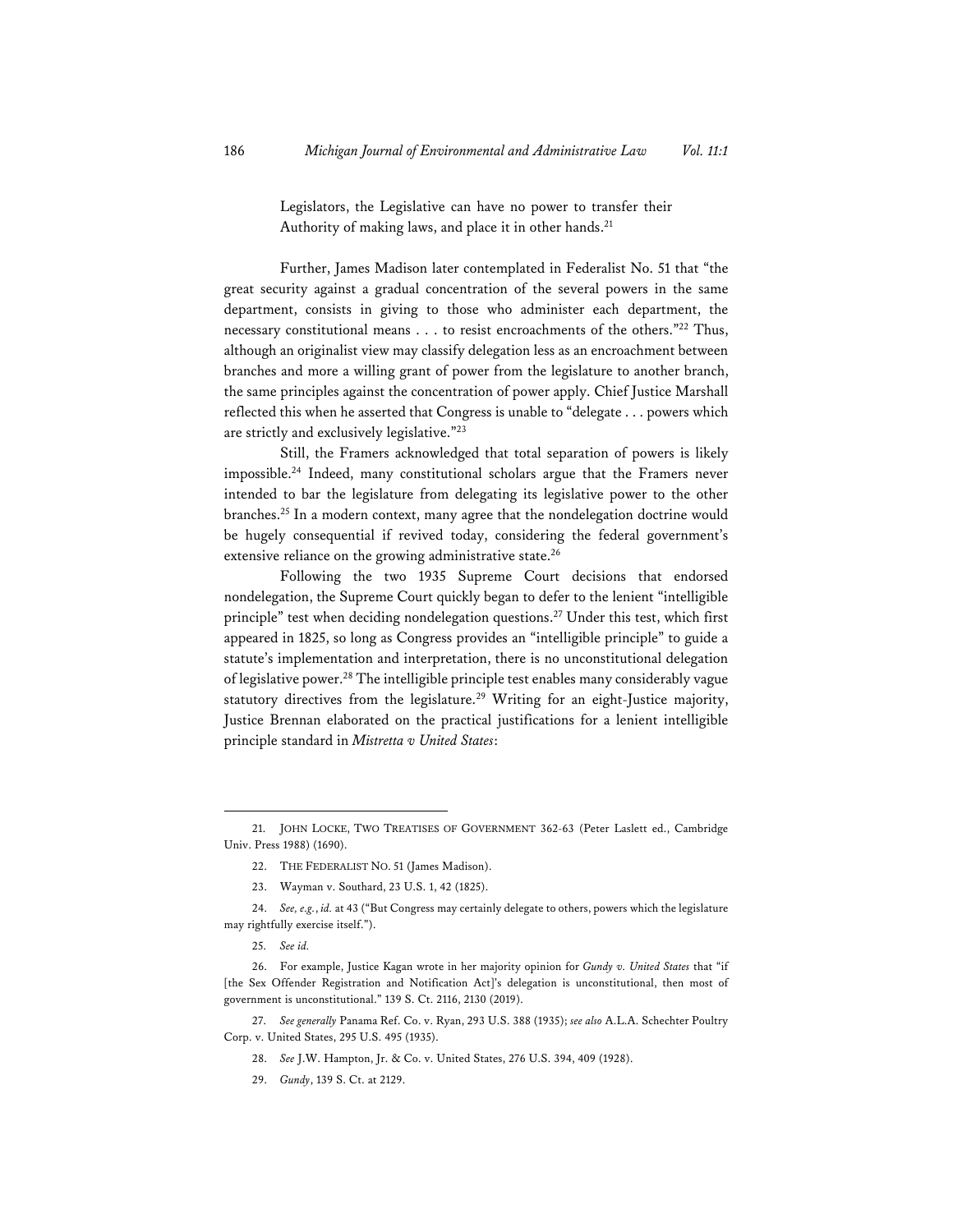Applying this 'intelligible principle' test to congressional delegations, our jurisprudence has been driven by a practical understanding that in our increasingly complex society, replete with ever changing and more technical problems, Congress simply cannot do its job absent an ability to delegate power under broad general directives. Accordingly, this Court has deemed it 'constitutionally sufficient' if Congress clearly delineates the general policy, the public agency which is to apply it, and the boundaries of this delegated authority.30

The Supreme Court continues to resort to the intelligible principle test to answer nondelegation challenges. Furthermore, only a few dissenting or concurring opinions over the last several decades have questioned the constitutionality of the intelligible principle test as applied.31 To say that the intelligible principle test weakened the nondelegation doctrine post-*Schechter* would be an understatement. In the past several decades, numerous agencies have successfully relied on the test to survive nondelegation challenges to statutes: Justice Kagan noted in her *Gundy* majority that the Supreme Court has allowed legislative demands to regulate in the "public interest," instructions to set "fair and reasonable" prices, and, in the case of the Clean Air Act, a command to set air quality standards "requisite to protect the public health."32

Notwithstanding this relatively minimal role of the nondelegation doctrine, however, the threat of a new era of the nondelegation doctrine looms large. Justice Neil Gorsuch's dissenting opinion in *Gundy v. United States* signaled significant Supreme Court support for revising the intelligible principle test to enforce the nondelegation doctrine more strictly.33 Chief Justice Roberts and Justice Thomas joined Justice Gorsuch's dissent, while Justice Alito voiced his support for revising the Court's approach to the nondelegation doctrine in his concurring opinion in the same case.<sup>34</sup> Further, the two newest members of the Court (Justices Kavanaugh and Barrett) are potential supporters of the nondelegation doctrine.<sup>35</sup> The current

33. *See* 139 S. Ct. at 2131-48 (Gorusch, J., dissenting).

34. *See id.* at 2130-31. It is also worth noting that, but for Justice Alito's concurring opinion, the case would have ended in a 4-4 tie with no opinions released. Justice Alito's concurrence could thus perhaps be interpreted as an intentional showing of the Supreme Court's shifting thoughts on nondelegation doctrine.

35. *See* Paul v. United States, 140 S. Ct. 342, 342 (2019) (Kavanaugh, J., statement respecting the denial of certiorari); *see also* Amy Coney Barrett, *Suspension and Delegation*, 99 CORNELL L. REV. 251, 265 (2014).

<sup>30. 488</sup> U.S. 361, 372-73 (1989).

<sup>31.</sup> *See, e.g.*, Indus. Union Dep't v. Am. Pet. Inst., 448 U.S. 607, 685-86 (1980) (Rehnquist, J., concurring).

<sup>32.</sup> *Gundy*, 139 S. Ct. at 2129; *see also* Whitman v. Am. Trucking, 531 U.S. 457, 474 (2001) (holding, through Justice Scalia's majority opinion, that the Clean Air Act's delegation to the EPA was "well within the outer limits of our nondelegation precedents").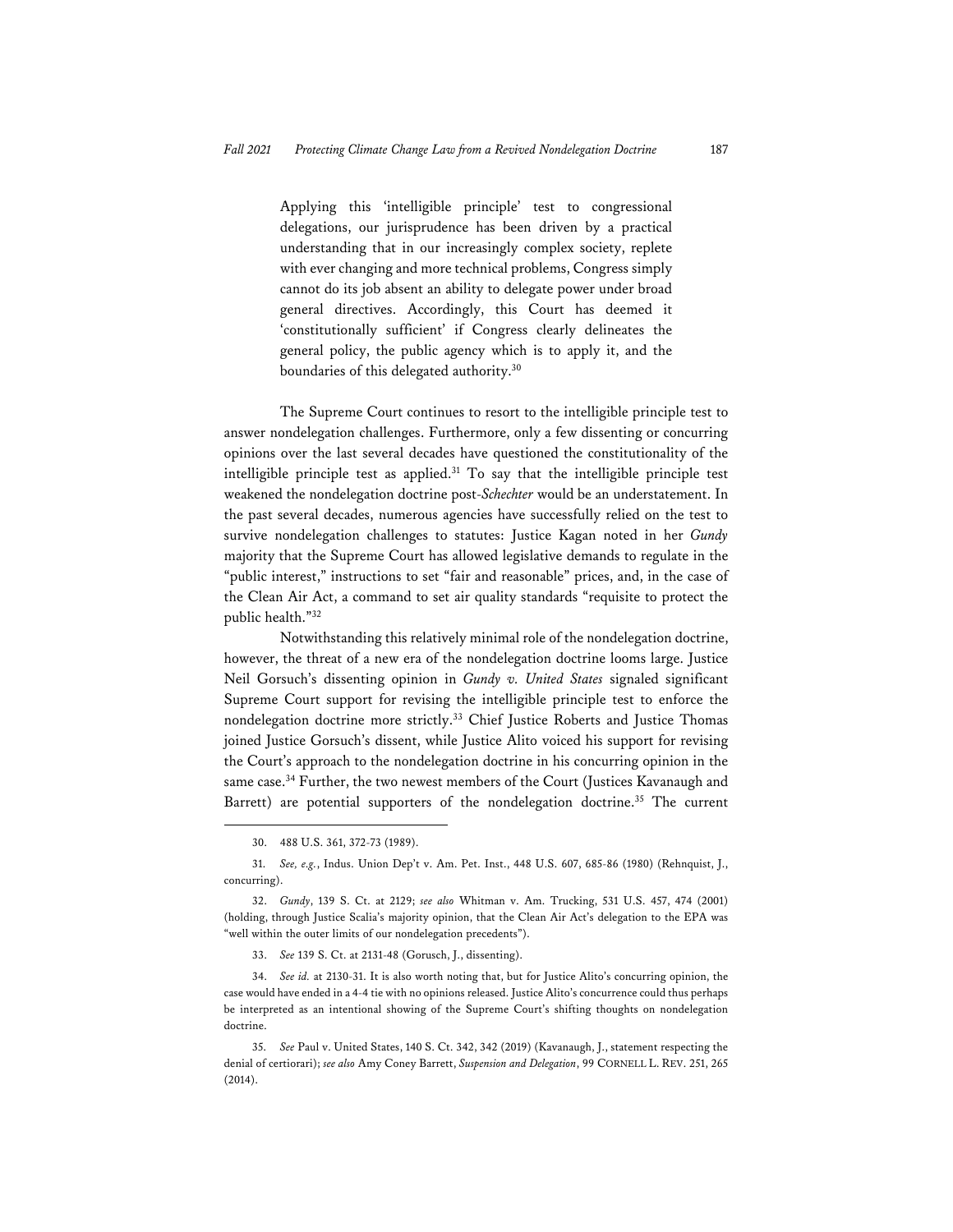composition of the Court thus renders the nondelegation doctrine more likely than ever to resurface in a stricter form.

#### II. ANTICIPATING NEW NONDELEGATION DOCTRINE

By consulting various opinions authored by current Supreme Court Justices in support of revisiting the nondelegation doctrine, it is possible to gauge the Supreme Court's support for tightening the intelligible principle standard and to broadly outline a legal standard upon which a statute would pass constitutional muster under a revived nondelegation doctrine. In particular, Justice Gorsuch's dissent in *Gundy* describes several areas of dissatisfaction with the intelligible principle test as it currently operates while also setting out basic requirements and inquiries for a future replacement to the intelligible principle test.<sup>36</sup>

Because the Supreme Court has undergone significant turnover since the publication of Gorsuch's *Gundy* dissent, a revamped nondelegation doctrine stands a realistic chance of cementing itself in constitutional law for decades to come. That is, Justices Kavanaugh and Barrett have joined the court, with the latter replacing Justice Ginsburg (who signed on to the majority opinion in *Gundy* and accordingly supported the original intelligible principle test).<sup>37</sup> These two Justices, along with the Chief Justice and Justice Thomas (who each joined in Gorsuch's *Gundy* dissent) and Justice Alito (who separately expressed, through his *Gundy* concurrence, a willingness to reanalyze the intelligible principle test), increase the likelihood of a revamping of the nondelegation doctrine by the conservative bloc.<sup>38</sup>

In sum, the *Gundy* dissent seems most likely to form the basis of postintelligible principle nondelegation doctrine; however, through other written opinions and articles, other members of the Court have discussed the nondelegation doctrine and provided potential hints as to their thoughts on how to constrain the intelligible principle doctrine. Analyzing these sources holistically shows how Justice Gorsuch's proposed *Gundy* framework could influence decisions if it ever does become the law of the land.

#### *A. Justice Gorsuch's Gundy dissent*

Taking a fiery stand against the intelligible principle test, Justice Gorsuch's dissent in *Gundy* alerted legal experts across the country of the nondelegation

<sup>36.</sup> *See* 139 S. Ct at 2138-42 (Gorusch, J., dissenting).

<sup>37.</sup> *See generally id.*

<sup>38.</sup> Justice Alito wrote in his one-page concurring opinion in *Gundy* that, since 1935, the Supreme Court has consistently upheld statutory provisions that provide agencies with rulemaking power within "extraordinarily capacious standards," and that it would be "freakish" to isolate the provision at issue in *Gundy* for "special treatment." *Id.* at 2131 (Alito, J., concurring). Justice Alito importantly espoused that "[i]f a majority of this Court were willing to reconsider the approach we have taken for the past 84 years, I would be willing to support that effort." *Id.*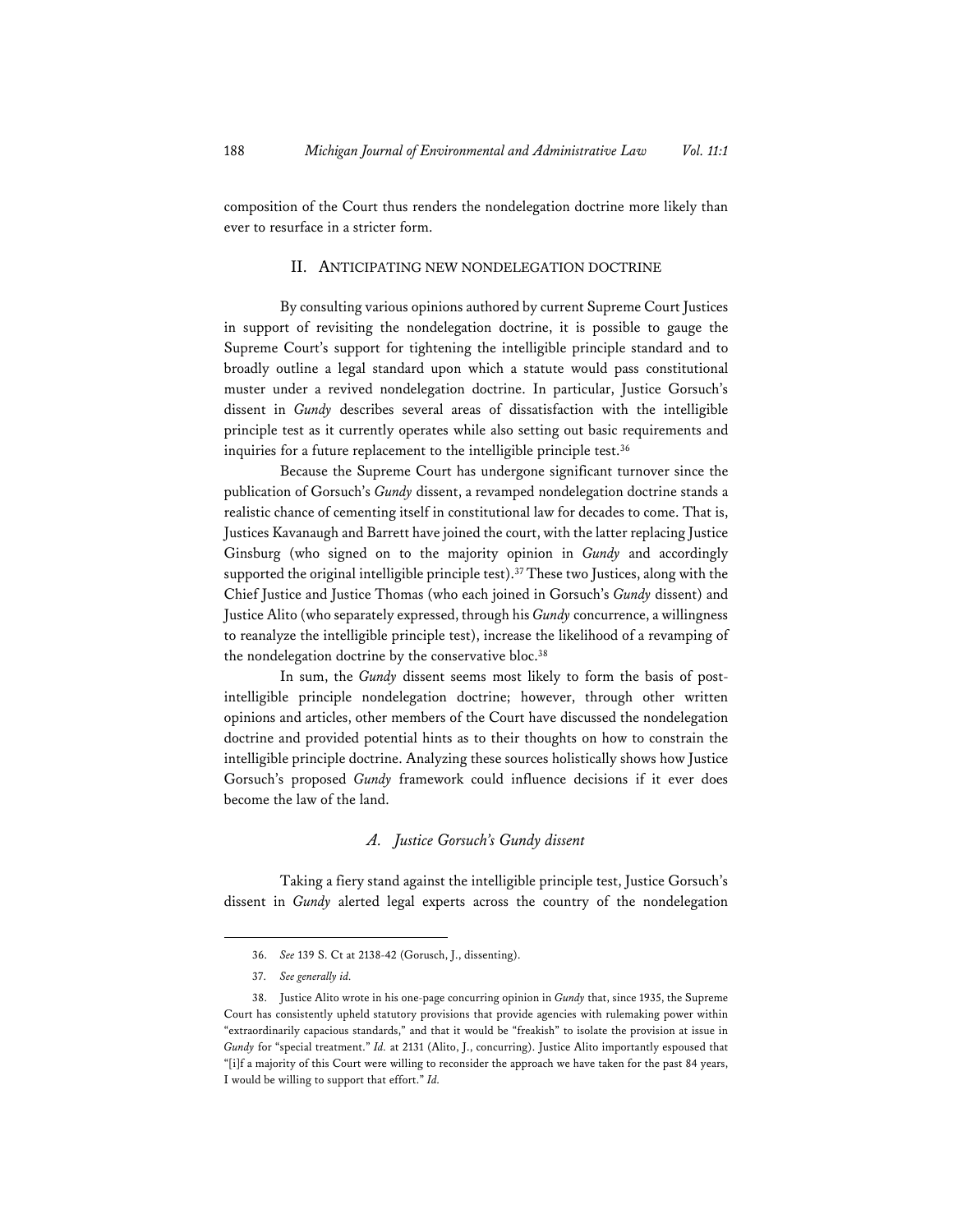doctrine's potential resurgence.<sup>39</sup> The opinion espouses the constitutional purposes of the nondelegation doctrine, citing many of the sources that appear in the above section on nondelegation, including Locke's treatise and The Federalist No. 51. The dissent ultimately attempts to lay out a constitutional test for preventing unconstitutional delegations.40 Justice Gorsuch further argues that the intelligible principle test has taken on a life of its own that allows several delegations that extend beyond the permissible categories he outlines.<sup>41</sup>

In particular, Justice Gorsuch highlights three categories of permissible, non-legislative delegations that the legislature may constitutionally provide to the executive. First, the legislature may command agencies to "fill up the details" of a statute.42 Second, it may make the application of a rule depend on executive factfinding.43 And third, it may allow other branches to develop non-legislative aspects of statutory application.<sup>44</sup> He concludes with what he believes to be the proper constitutional inquiry for measuring a delegation's constitutionality:

> To determine whether a statute provides an intelligible principle, we must ask: Does the statute assign to the executive only the responsibility to make factual findings? Does it set forth the facts that the executive must consider and the criteria against which to measure them? And most importantly, did Congress, and not the Executive Branch, make the policy judgments? Only then can we fairly say that a statute contains the kind of intelligible principle the Constitution demands.<sup>45</sup>

In the context of *Gundy*, Justice Gorsuch found a nondelegation issue with the Sex Offender Registration and Notification Act's provision toward pre-Act offenders.46 The Act, also known as SORNA, provided that "[t]he Attorney General shall have the authority to specify the applicability of the requirements of this subchapter to sex offenders convicted before the enactment of this chapter . . . and to prescribe rules for the registration of any such sex offender."47 The Act did not

- 40. *See generally Gundy*, 139 S. Ct at 2133-43 (Gorsuch, J., dissenting).
- 41. *Id.* at 2139.
- 42. *Id.* at 2136.
- 43. *Id.*
- 44. *Id.* at 2137.
- 45. *Id.* at 2141.

47. Sex Offender Registration and Notification Act, 34 U.S.C. § 20913(d).

<sup>39.</sup> *See, e.g.*, Kathryn E. Kovacs, *Did the Dissent in* Gundy v. United States *Open Up a Can of Worms?* AMERICAN CONSTITUTION SOCIETY (June 24, 2019), https://www.acslaw.org/expertforum/did-thedissent-in-gundy-v-united-states-open-up-a-can-of-worms/.

<sup>46.</sup> *See id.* at 2143 (outlining way in which Sex Offender Registration and Notification Act gives Attorney General unfettered discretion to make policy judgements, a key indication of a nondelegation issue).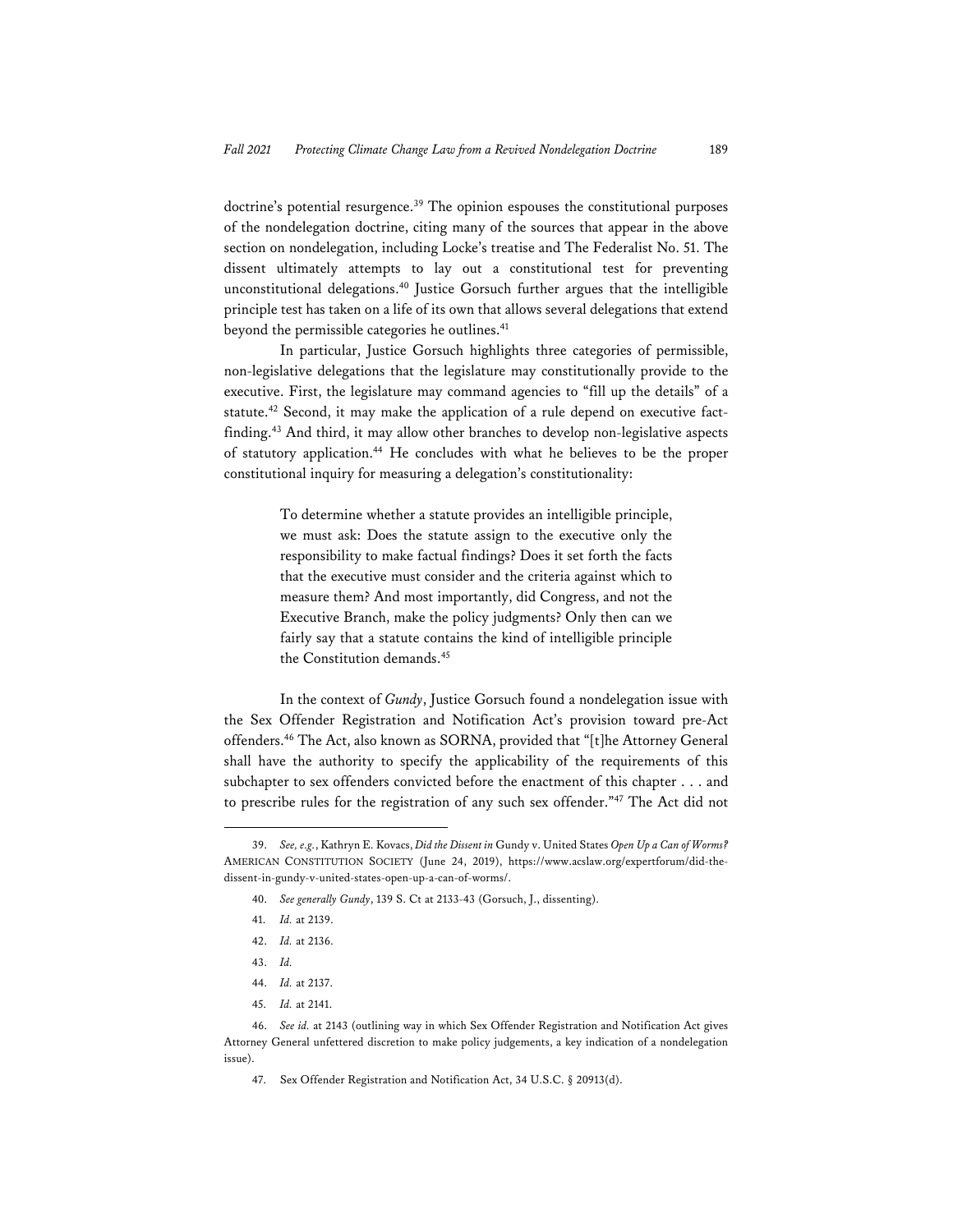meet those standards, as Justice Gorsuch found this delegation to be too vague, especially considering the due process concerns that come with criminal penalties.<sup>48</sup>

Perhaps in response to the majority's own assertion that an expansive nondelegation doctrine would endanger much of our current administrative state and legislative function,<sup>49</sup> Justice Gorsuch argues that revived nondelegation doctrine would not cause immense, radical change to the federal government's current operation.50 He cites doctrines like the major questions doctrine51 and negative treatments of vagueness in legislation as current limiting factors on impermissible delegations.52 Justice Gorsuch also tempers the extent of his argument by stating that the scope of the problems caused by the intelligible principle test can be overstated, citing the impressive flexibility that the legislature can build into laws by conditioning certain duties on executive fact-finding and implicating the president's Article II authority.<sup>53</sup> Nevertheless, many commentators were still alarmed at the contents of Justice Gorsuch's dissent and saw the potential for the nondelegation doctrine to upset the federal government's current balance between legislative lawmaking and executive rulemaking.<sup>54</sup>

Thus, Justice Gorsuch's dissent is a useful reflection on the negative view that multiple members of the Court hold toward the intelligible principle test, and it also may foreshadow future Supreme Court jurisprudence on the issue. It is, however, unable to provide a complete perspective on the issue. While the *Gundy* dissent provides the most relevant framework for future nondelegation law, other members of the Court have provided their comments on the intelligible principle test in recent years. Their thoughts may similarly hint at the future of the nondelegation doctrine.

53. *See id.* at 2140 (Gorsuch, J., dissenting).

<sup>48.</sup> *See Gundy*, 138 S. Ct. at 2132-33 (Gorsuch, J., dissenting) (noting "[t]he breadth of the authority Congress granted to the Attorney General in these few words can only be described as vast" given "Mr. Gundy faced an additional 10-year prison term—10 years more than if the Attorney General had, in his discretion, chosen to write the rules differently").

<sup>49.</sup> *Id.* at 2130.

<sup>50.</sup> *See id.* at 2145 (noting, in Justice Gorsuch's majority opinion, that "enforcing the Constitution's demands [would not] spell doom for what some call the 'administrative state'").

<sup>51.</sup> As most recently expressed in *King v. Burwell*, the major questions doctrine assumes that Congress will not delegate to an agency discretion on an extremely important issue (such as climate change or healthcare administration, as was at issue in *King*) without expressly saying as such. 576 U.S. 473 (2015). As is, the major questions doctrine operates as a sort of exception to normal *Chevron* deference, where legislative silence is taken to denote a decision-making delegation to the agency. *See generally* Chevron U.S.A. Inc. v. Natural Res. Def. Council, Inc., 476 U.S. 837 (1984).

<sup>52.</sup> *See Gundy*, 138 S. Ct. at 2141 (Gorsuch, J., dissenting).

<sup>54.</sup> For example, Professor Kovacs observes that requiring Congress to "make all requisite policy decisions" would "grind regulatory lawmaking to a halt." Kovacs, *supra* note 39.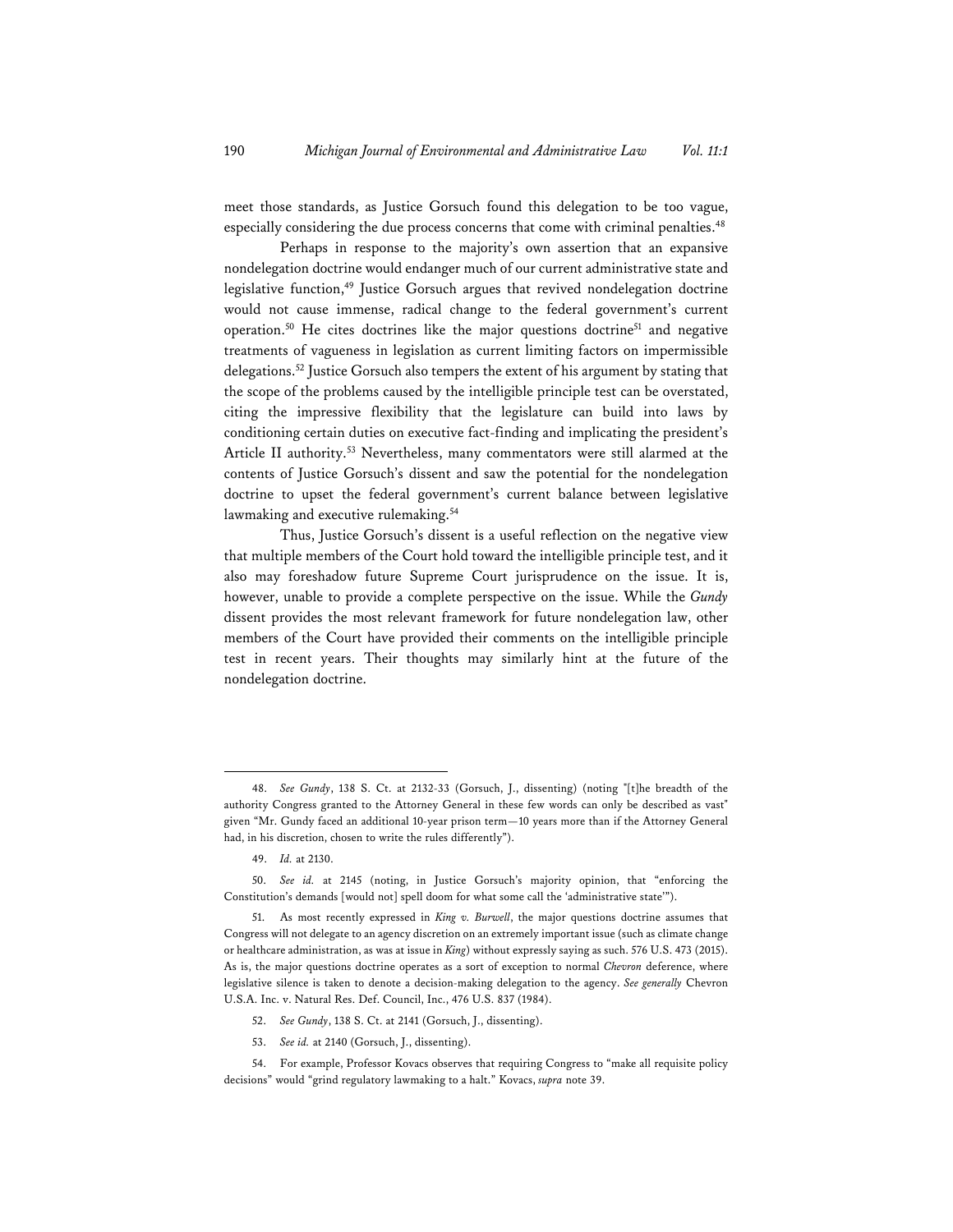#### *B. Beyond Gundy*

Since the Court decided *Gundy*, Justices Kavanaugh and Barrett have joined the Court, and there is reason to believe that both would entertain a constitutional challenge to the intelligible principle test.<sup>55</sup> In years past, other Justices currently on the Court have expressed interest in revisiting the nondelegation doctrine, thereby shedding some light on their theories of the permissible range of legislative delegation. Justices Kavanaugh, Thomas, and, to a lesser degree, Barrett, have discussed or implicated their views on nondelegation and the intelligible principle test.

First, Justice Kavanaugh indicated his skepticism toward the constitutionality of the current intelligible principle standard in a statement regarding the certiorari denial for *Paul v. United States*. 56 Specifically, Justice Kavanaugh wrote that "Justice Gorsuch's scholarly analysis of the Constitution's nondelegation doctrine in his *Gundy* dissent may warrant further consideration in future cases."57 Justice Kavanaugh similarly indicated that Justice Rehnquist raised important questions about nondelegation in his concurring opinion in *Industrial Union Department v. American Petroleum Institute*. 58 Justice Kavanaugh framed his analysis through the major questions doctrine. He stated that, while the Court has not explicitly adopted a nondelegation principle toward major questions of policy, it has limited delegation through the major questions doctrine.<sup>59</sup> He concluded that the current framework might need to be revised.<sup>60</sup> In these ways, Justice Kavanaugh shows significant support for reviving the nondelegation doctrine through his positive comments on Justice Gorsuch's *Gundy* dissent and his conclusion that the existing framework may require another look.

Second, Justice Thomas's concurrence in *Whitman v. American Trucking Association* questioned the intelligible principle doctrine's effectiveness at preventing unconstitutional delegations of legislative power. Here, the majority applied the intelligible principle test to Title I of the Clean Air Act command that the EPA promulgate NAAQS "requisite to protect the public health."61 The majority concluded that that directive was not an impermissible delegation of legislative power under the intelligible principle test.<sup>62</sup> Justice Thomas's short concurrence, however,

62. *Id*.

<sup>55.</sup> *See* 140 S. Ct. 342, 342 (2019) (Kavanaugh, J., statement respecting the denial of certiorari); *see also* Barrett, *supra* note 35, at 265.

<sup>56.</sup> *See Paul*, 140 S. Ct. at 342 (Kavanaugh, J., statement respecting the denial of certiorari).

<sup>57.</sup> *Id.* (citing Gundy v. United States, 139 S.Ct. 2116, 2131-48 (2019) (Gorsuch, J., dissenting)).

<sup>58.</sup> *Id.* (citing Indus. Union Dep't v. Am. Petroleum Inst., 448 U.S. 607, 685–86 (1980) (Rehnquist, J., concurring)).

<sup>59.</sup> *Id.*

<sup>60.</sup> *Id.*

<sup>61.</sup> *See Whitman*, 531 U.S. 457, 465 (2001) (quoting 42 U.S.C. § 7409(b)(1)).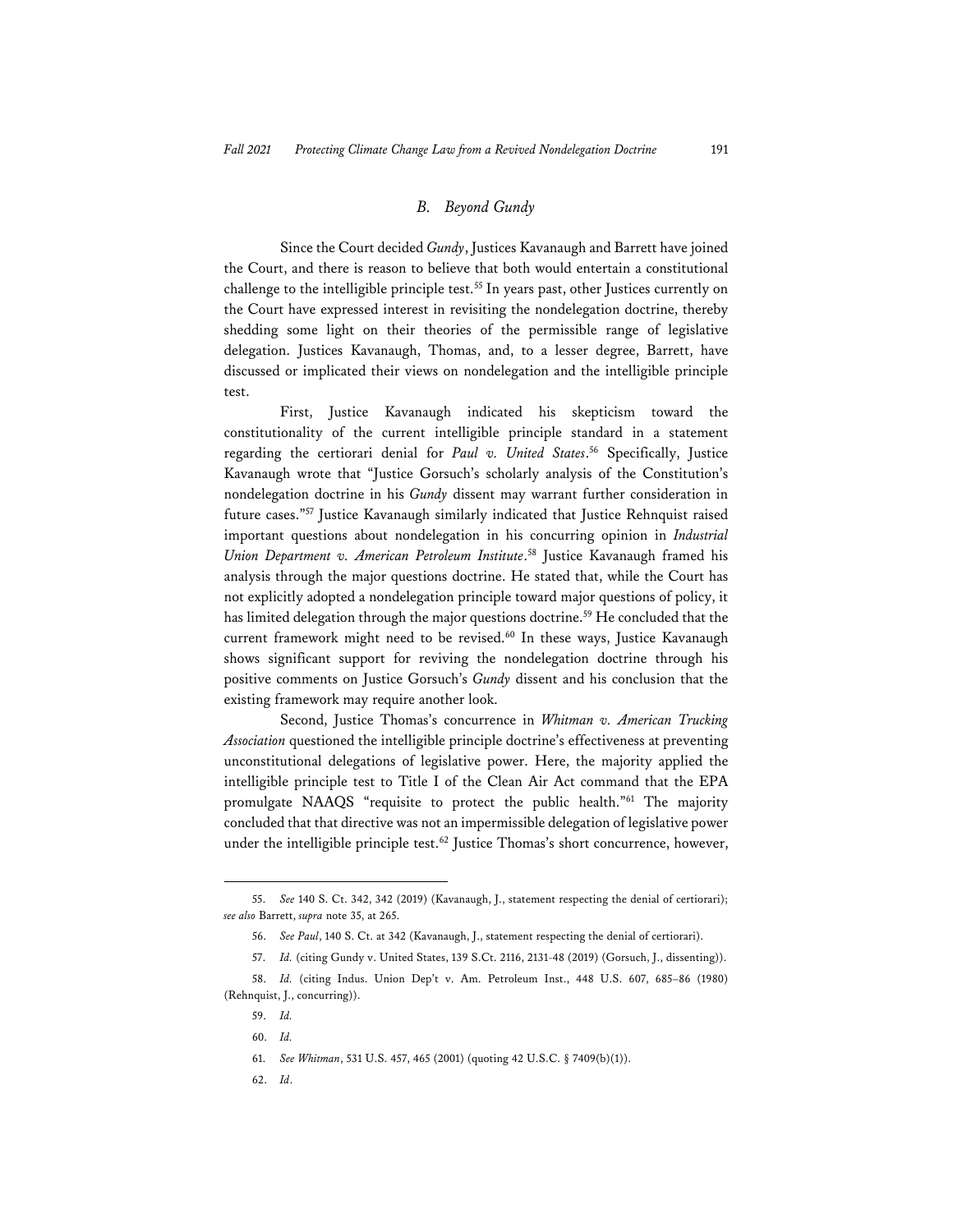noted that, while the statutory language at issue satisfied the requirements of the intelligible principle test, "there are cases in which the principle is intelligible, and yet the significance of the delegated decision is simply too great for the decision to be called anything other than 'legislative.'"63 Justice Thomas then concludes the opinion by expressing willingness to scrutinize the existing intelligible principle test against the Constitution's delegatory restrictions: "[o]n a future day . . . I would be willing to address the question whether our delegation jurisprudence has strayed too far from our Founders' understanding of separation of powers."<sup>64</sup> Thus, Justice Thomas's concurrence emphasizes that the legislative vesting clause of the Constitution places all legislative powers with the legislative branch.<sup>65</sup> Notably, however, this language hardly reveals how Justice Thomas would strengthen the intelligible principle test. Nevertheless, by joining Gorsuch's dissent in *Gundy*, Justice Thomas demonstrated his continued willingness to revisit the question of the nondelegation doctrine, and, as his concurring opinion indicates, particularly toward its application to the Title I mandate of the Clean Air Act.

Third, with only three years of experience on the Seventh Circuit bench before her Supreme Court appointment, Justice Barrett's views on the nondelegation doctrine are less clear. One piece of Justice Barrett's scholarship – specifically, an article titled *Suspension and Delegation* – merely reveals her belief that certain congressional delegations are likely subject to judicial review and acknowledges that "the modern nondelegation doctrine imposes few limits upon Congress's ability to shift policymaking discretion to the Executive."66 The article, which explores Congress's broad delegations to the Executive regarding suspensions of the writ of habeas corpus, otherwise sheds little light on Justice Barrett's beliefs regarding the nondelegation doctrine. It is nonetheless worth noting she demonstrates skepticism toward some of Congress's delegations regarding suspension powers.<sup>67</sup>

Altogether, the above materials reveal that several Justices on the Court who agree or seem to agree that the nondelegation doctrine should be reanalyzed have their own distinct interests and points of emphasis on the topic. With an apparent majority of the Court dissatisfied with the intelligible principle doctrine, all of these perspectives may affect the analytical framework that could usurp it.

## *C. New nondelegation*

Given the apparent support of multiple Justices on the bench, Justice Gorsuch's *Gundy* dissent ultimately lays the groundwork for the most likely successor to the intelligible principle test. Further, Justices Thomas, Kavanaugh, and Gorsuch

67. *Id.*

<sup>63.</sup> *Id.* at 487 (Thomas, J., concurring).

<sup>64.</sup> *Id.*

<sup>65.</sup> *Id.* 

<sup>66.</sup> Barrett, *supra* note 35, at 265.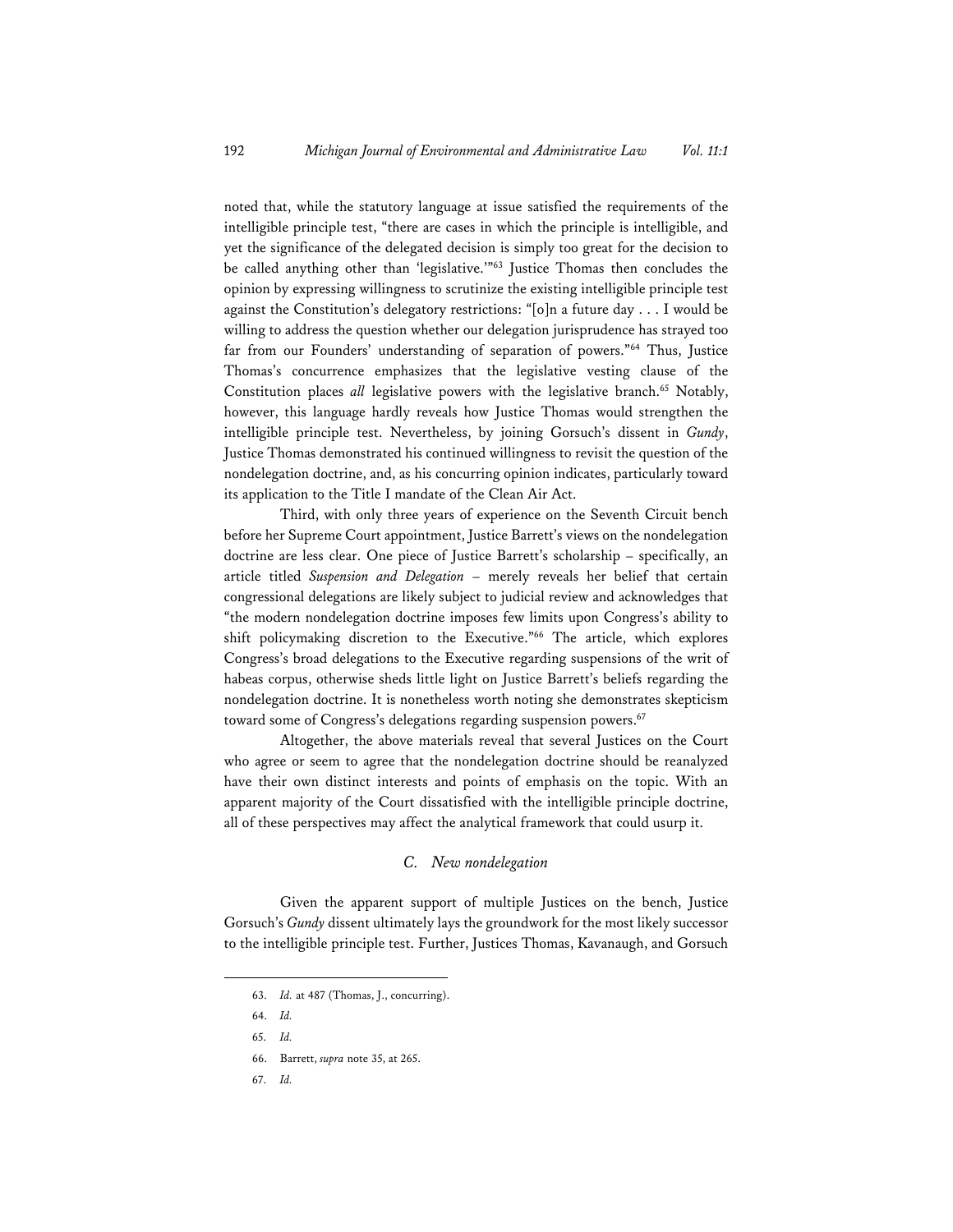have all recently cited the major questions doctrine or a close relative in their nondelegation discussions.68 One could thus anticipate a focus on major questions in applications of a new nondelegation doctrine. This development could be particularly pertinent for statutes like the Clean Air Act, which grants the EPA the authority to oversee greenhouse gas emissions standards without explicitly mentioning an intention to broadly address climate change.<sup>69</sup>

#### III. IMPLICATIONS

Writing for the majority in *Gundy*, Justice Kagan warned that "if SORNA's delegation is unconstitutional, then most of government is unconstitutional."70 Indeed, revived nondelegation doctrine stands to critically upset the existing dynamic between the legislature and the administrative state.<sup>71</sup> That dynamic is essential to the federal government's efficient operation today.72 Legislators and agency administrators would have to reassess several established statutory provisions against a new constitutional standard for legislative delegation.<sup>73</sup> The EPA's operations under the Clean Air Act, and specifically its reliance on Title I and Title II for regulating greenhouse gas emissions from stationary and moving sources, respectively, are no exception. In the following sections, I will analyze the Clean Air Act, Titles I and II, within this framework.

#### *A. Title I's intelligible principle*

Title I of the Clean Air Act sets up a complex regulatory scheme through which the EPA (1) sets air quality standards (NAAQS) for a variety of pollutants and then (2) coordinates with states to ensure that stationary emission sources follow these standards and advance toward emissions targets.<sup>74</sup> Specifically, § 109(b)(1) of the Act commands the EPA administrator to set air quality standards "the attainment and maintenance of which . . . are requisite to protect the public health" with "an adequate margin of safety."75 This statutory delegation to the EPA was the subject of a nondelegation challenge in *Whitman*. Although Title I survived that nondelegation

<sup>68.</sup> *See Whitman*, 531 U.S. at 487 (Thomas, J., concurring) ("I believe that there are cases in which the principle is intelligible and yet the significance of the delegated decision is simply too great for the decision to be called anything other than 'legislative'"); *see also* Paul v. United States, 140 S. Ct. 342, 342 (Kavanuagh, J., statement respecting denial of certiorari); *see also* Gundy v. United States, 139 S. Ct. 2116, 2141-2142 (2019) (Gorsuch, J., dissenting).

<sup>69.</sup> *See* 42 U.S.C. §§ 7401-7671q.

<sup>70.</sup> *Gundy*, 139 S. Ct. at 2130.

<sup>71.</sup> *Id.*

<sup>72.</sup> *Id.* 

<sup>73.</sup> *Id.*

<sup>74. 42</sup> U.S.C. §§ 7401-7671q.

<sup>75. 42</sup> U.S.C. § 7401.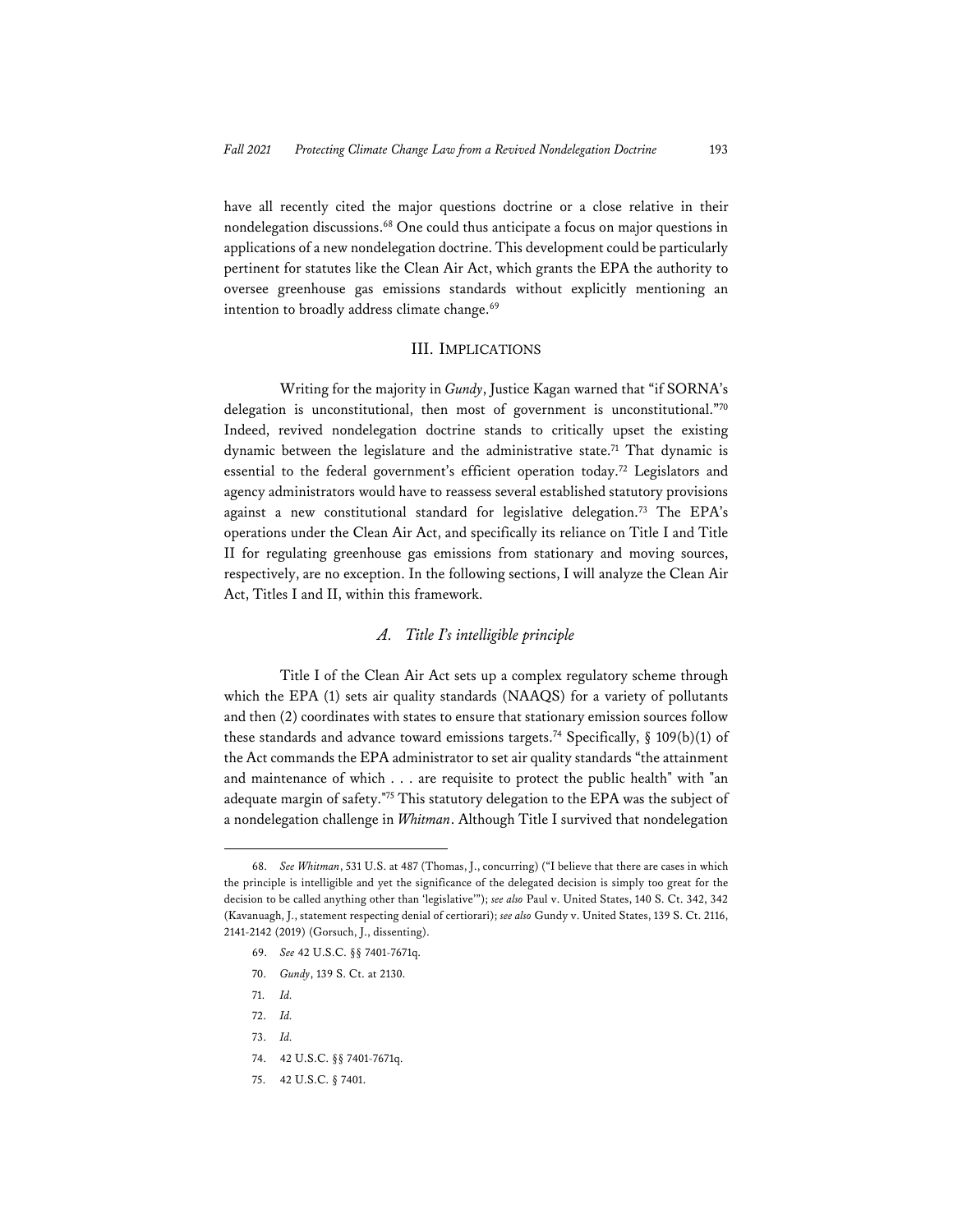inquiry under the intelligible principle test, it would likely violate a more stringent nondelegation standard. The *Whitman* court decided that the Clean Air Act's Title I requirements for the EPA were specific enough to pass the intelligible principle test but spoke little of the Act's validity beyond that.<sup>76</sup> Indeed, the concurring opinion by Justice Thomas strongly implies that the statute would not be safe from a closer inquiry that directly implicates the constitutionality of the intelligible principle test.77

Justice Thomas's concurrence in *Whitman* is especially ominous when considered in the context of a reinvigorated nondelegation doctrine. In it, Justice Thomas laments that "none of the parties . . . examined the text of the Constitution or asked us to reconsider our precedents on cessions of legislative power."78 He continues to note that "there are cases in which the principle is intelligible and yet the significance of the delegated decision is simply too great for the decision to be called anything other than 'legislative.'"79 This statement is particularly concerning for the EPA because authorization for its current climate change-focused regulation of carbon emissions is dependent on a law that does not expressly mention climate change.<sup>80</sup>

At this moment, climate change is arguably the most pressing issue facing the United States and the world at large. To best prepare the sorts of complex regulatory schemes that might help combat it, the United States needs to make use of its administrative state. Justice Thomas's *Whitman* opinion signals that Title I provides the EPA with the exact sort of vague, inexact guidelines that he believes to be constitutionally suspect under the nondelegation doctrine; if his view became law, the EPA's ability to rely on an issue such as climate change while setting NAAQS would be in jeopardy. While Justice Thomas writes alone in his concurrence, the skeptical language of his opinion combined with the majority's qualifier that Title I's mandate permissibly delegated under the intelligible principle test (without supporting it under a theoretical, more stringent standard that we may soon see) does not bode well for the constitutionality of Title I's delegation to the EPA.

#### *B. Title II's intelligible principle*

Title II of the Clean Air Act provides that the Administrator of the Environmental Protection Agency ("EPA") "shall by regulation prescribe . . . standards applicable to the emission of any air pollutant from any class or classes of new motor vehicles or new motor vehicle engines, which in his judgment cause, or contribute to, air pollution which may reasonably be anticipated to endanger public

80. *See* Clean Air Act, 42 U.S.C. §§ 7401-7671q.

<sup>76.</sup> *See Whitman*, 531 U.S. 457, 474 (2001).

<sup>77.</sup> *Id.* at 487 (Thomas, J., concurring).

<sup>78.</sup> *Id.*

<sup>79.</sup> *Id.*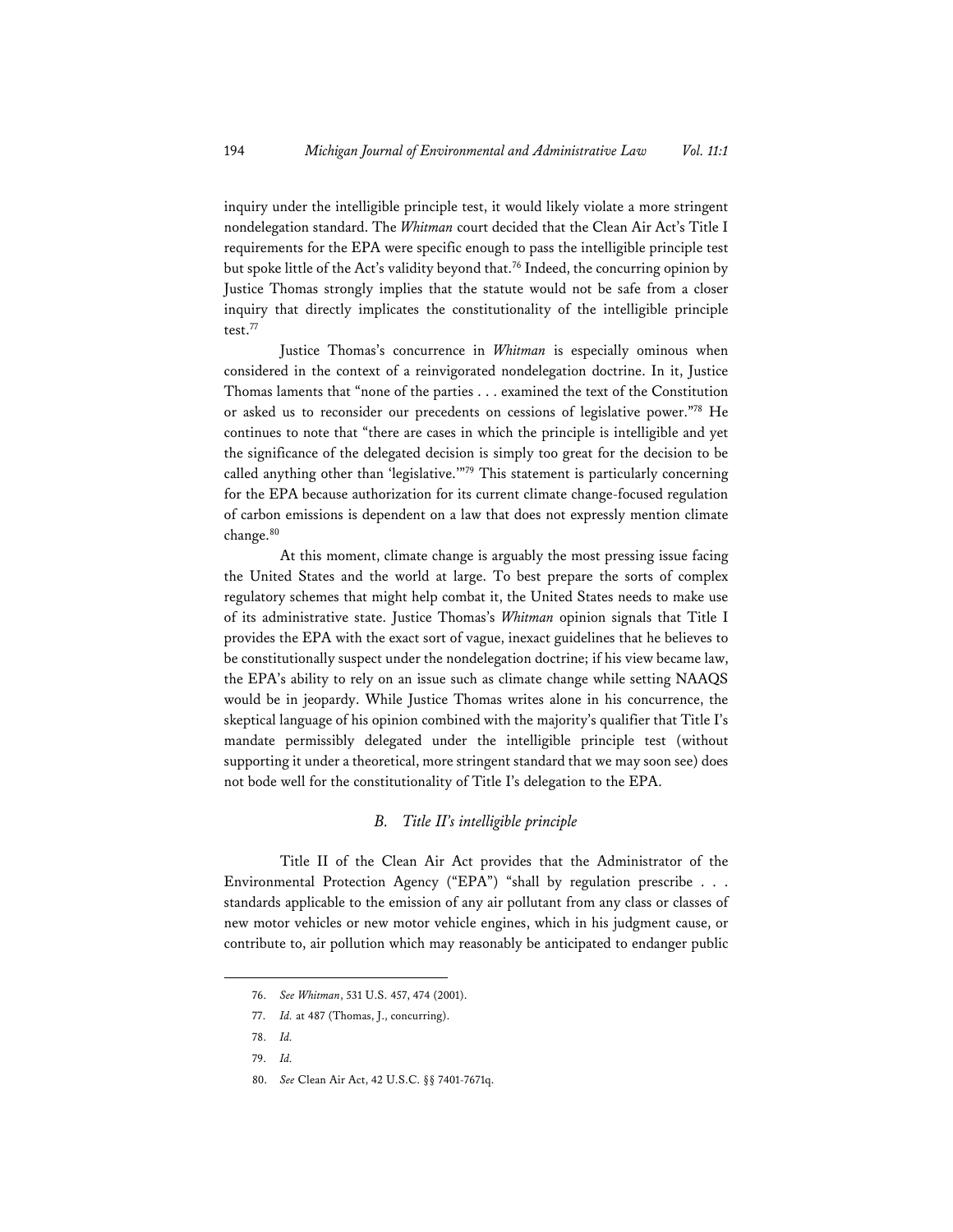health or welfare."81 While the mandate facially appears quite vague, a past Supreme Court case settled an argument over the proper interpretation of the mandate, ultimately leaving significantly less room for EPA discretion and possibly indirectly insulating the provision from a nondelegation issue.<sup>82</sup>

A key issue in *Massachusetts v. EPA* was whether Title II of the Clean Air Act applies to the EPA's regulation of carbon emissions from motor vehicles.<sup>83</sup> In this context, an "air pollutant" is "any air pollution agent or combination of such agents, including any physical, chemical . . . substance or matter which is emitted into or otherwise enters the ambient air."84 The question ultimately hinged upon the word "including" and whether the immediately preceding words, "air pollution agents," limit it.<sup>85</sup> On the one hand, if "including" limits "air pollution agents," then the Clean Air Act only defines physical and chemical substances emitted into the air as air pollutants if they are air pollution agents.<sup>86</sup> This, according to Justice Scalia, would destroy the Act's applicability to carbon emissions due to an atmospheric argument (although the majority contested that the dissent's argument that carbon emissions could not be considered "air pollution agents" was baseless).<sup>87</sup> On the other hand, if "including" is not so limited, then *any* physical or chemical matter that enters ambient air can be defined as an air pollutant.<sup>88</sup> The majority in *Massachusetts v. EPA* concluded that the latter interpretation was correct, and as such, that emitted carbon is classifiable as an air pollutant.<sup>89</sup> In resolving the question of the proper interpretation of "air pollutant," stare decisis may serve to protect the EPA's Title II grant by protecting the original interpretation of the Act that left significantly less discretion with the EPA Administrator.

Despite the Supreme Court's potential preclusion of the issue in *Massachusetts v. EPA*, the Clean Air Act's Title II basis as it concerns EPA motor vehicle emissions standards underlies issues raised in Justice Gorsuch's *Gundy* dissent. That is, even when following the majority's interpretation of the Act, the Title II grant is still vague and potentially constitutes a major questions problem because, without explicitly mentioning climate change, Title II lays the foundation for a major portion of the federal government's attempts to mitigate climate change. Thus, while stare decisis may allow the *Massachusetts v. EPA* opinion to protect Title II's delegation more effectively than *Whitman* does Title I, it still may face challenges under a new nondelegation standard.

86. *Id.* at 556-58.

- 88. *Id.* at 532.
- 89. *Id.*

<sup>81.</sup> *Id.* at § 7521(a)(1).

<sup>82.</sup> *See Massachusetts v. EPA*, 549 U.S. 497 (2007).

<sup>83.</sup> *Id.* at 505.

<sup>84. 42</sup> U.S.C. § 7602(g).

<sup>85.</sup> *Massachusetts*, 549 U.S. at 528-29; *id.* at 556 (Scalia J. dissenting).

<sup>87.</sup> *Id.* at 556, 529 n.26.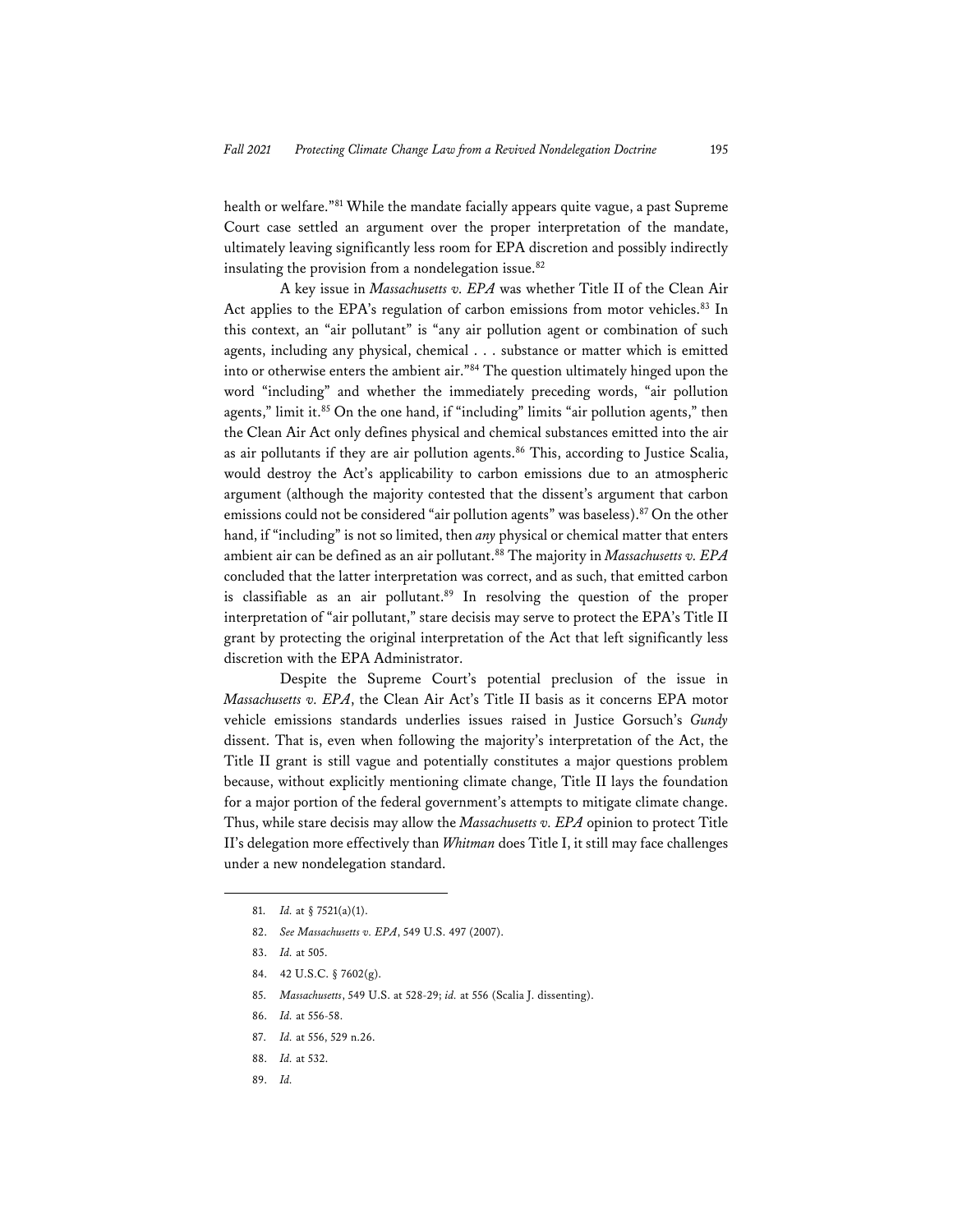## *C. Dangerous timing*

Given the urgent need for effective climate change mitigation, the EPA's ability to curtail greenhouse gas emissions may be an essential piece of the United States' ability to combat climate change. In this way, with a decade remaining before the costs from climate change threaten to become truly and unavoidably catastrophic, the potential radical restructuring of the agency-reliant federal government that the nondelegation doctrine threatens comes at what could be the worst possible time.<sup>90</sup>A worst-case scenario where, amidst continued federal inaction, the nondelegation doctrine shuts down the Clean Air Act's application to greenhouse gas emission regulation is dire indeed. That said, even if the nondelegation doctrine does return, this paper next suggests a few potential avenues that may spare the EPA's greenhouse gas regulation mandate from the nondelegation doctrine.

## IV. PROTECTING THE CLIMATE CHANGE REGULATORY REGIME FROM REVIVED NONDELEGATION DOCTRINE

As outlined above, a revamped nondelegation doctrine threatens to extinguish the EPA's current legal mandate for regulating greenhouse gas emissions. This note identifies at least two avenues that may either preserve the EPA's current regulatory mandates or replace them with a new system that complies with the likely requirements of a stricter nondelegation doctrine: constitutional arguments and new legislation.91 EPA's Title I and Title II mandates are both immensely important to protect. Based on a heightened intelligible principle standard, Title I is likely to fail a post-intelligible-principle-nondelegation test whereas, Title II can be sustained by defending the textual interpretation that drove the original holding in *Massachusetts v. EPA*. However, *both* Titles can be protected by enacting new legislation that specifically tasks the executive branch with regulating greenhouse gas emissions as a response to climate change.<sup>92</sup> No path provides an easy, guaranteed circumvention to a heightened nondelegation doctrine, but the necessity of protecting Title I and II's delegation combined with the sheer reality of modern government's reliance on the administrative state leave few other options.<sup>93</sup>

<sup>90.</sup> *See, e.g.*, INTERGOVERNMENTAL PANEL ON CLIMATE CHANGE ("IPCC"), SPECIAL REPORT: *GLOBAL WARMING OF 1.5 ºC* (2018), https://www.ipcc.ch/sr15/chapter/spm/; *see also* U.S. GLOB. CHANGE RESEARCH PROGRAM, *FOURTH NATIONAL CLIMATE ASSESSMENT* ("NCA") (2018), https://nca2018.globalchange.gov/.

<sup>91.</sup> *See infra* at Part IV.B.

<sup>92.</sup> While the requisite legislative guidance, of course, depends on whichever hypothetical form the new nondelegation doctrine assumes, simply ensuring that any new legislation directly mentions the EPA and its responsibility to address climate change by regulating greenhouse gas emissions would potentially satisfy Justice Gorsuch's proposed ruleset in *Gundy*. *See* 139 S. Ct. 2116, 2136-37 (2019) (Gorsuch, J., dissenting).

<sup>93.</sup> *See supra* at Part I.A.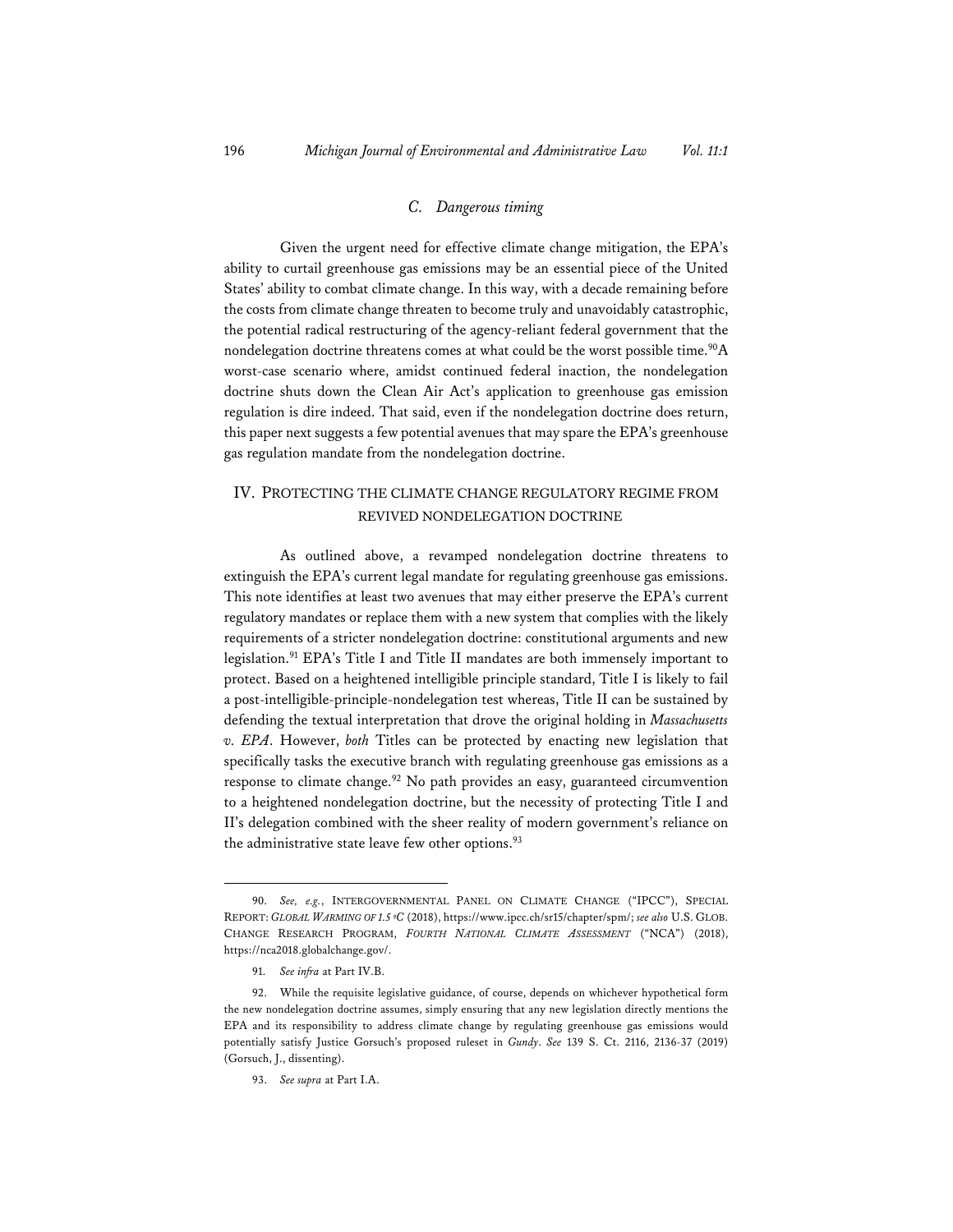#### *A. Title I: Whitman's warning*

The narrow scope of the holding in *Whitman* – that the delegated authority passes constitutional muster under the intelligible principle test – suggests that principles like stare decisis are unlikely to protect Title I's delegation once the intelligible principle test no longer screens delegations. Perhaps counterintuitively, the narrow scope seems to *harm* rather than *justify* Title I's delegation due to *Whitman*'s repeated specification that Title I permissibly delegates under the intelligible principle standard.<sup>94</sup> As discussed earlier, Justice Thomas's concurrence shows that intelligible principles such as those in Title I of the Clean Air Act are almost certainly what Supreme Court Justices had in mind when calling for a revised nondelegation doctrine.<sup>95</sup> So long as the Supreme Court is potentially compelled to revisit and revive the nondelegation doctrine, the prospects for defending Title I's delegation on constitutional grounds appear slim.

The vulnerability of the EPA's Title I NAAQS regime can, however, be remedied with an alternative solution discussed below: either (1) via an amendment to the Clean Air Act or (2) entirely new legislation specifying the EPA's role in addressing climate change.<sup>96</sup> Although these options each carry their unique strengths and difficulties, they may be the only routes to effective protection (or even enhancement) of the current NAAQS regime.

#### *B. Title II: Defending Massachusetts v. EPA*

As an initial matter, should the nondelegation doctrine be strengthened beyond the intelligible principle standard, constitutionally defending the EPA's current mobile source greenhouse gas regulation framework in conformance with the new nondelegation doctrine may be necessary.97 Should Title II's grant to the EPA come under nondelegation scrutiny, reasserting the interpretation of the Clean Air Act that carried the day in *Massachusetts v. EPA* can diminish the possibility of a finding of an impermissible delegation because that case held that (1) the Clean Air Act required the EPA to determine whether greenhouse gases contribute to climate change, (2) an endangerment finding would mandate the EPA to regulate greenhouse gas emissions, and (3) the Act constrained the Agency's discretion to "pursue other priorities of the Administrator or the President" instead of reaching a decision on whether it needed to regulate moving source greenhouse gas emissions.<sup>98</sup> In short, the holding endorsed a reading of the Act that greatly limited the scope of discretion within Title II's grant.

<sup>94. 531</sup> U.S. 457, 474 (2001).

<sup>95.</sup> *See supra* at 14-15.

<sup>96.</sup> *See infra* at 26-29.

<sup>97.</sup> See *infra* at 27-31 for a discussion of difficulties in passing new legislation.

<sup>98. 549</sup> U.S. 497, 533-34 (2007).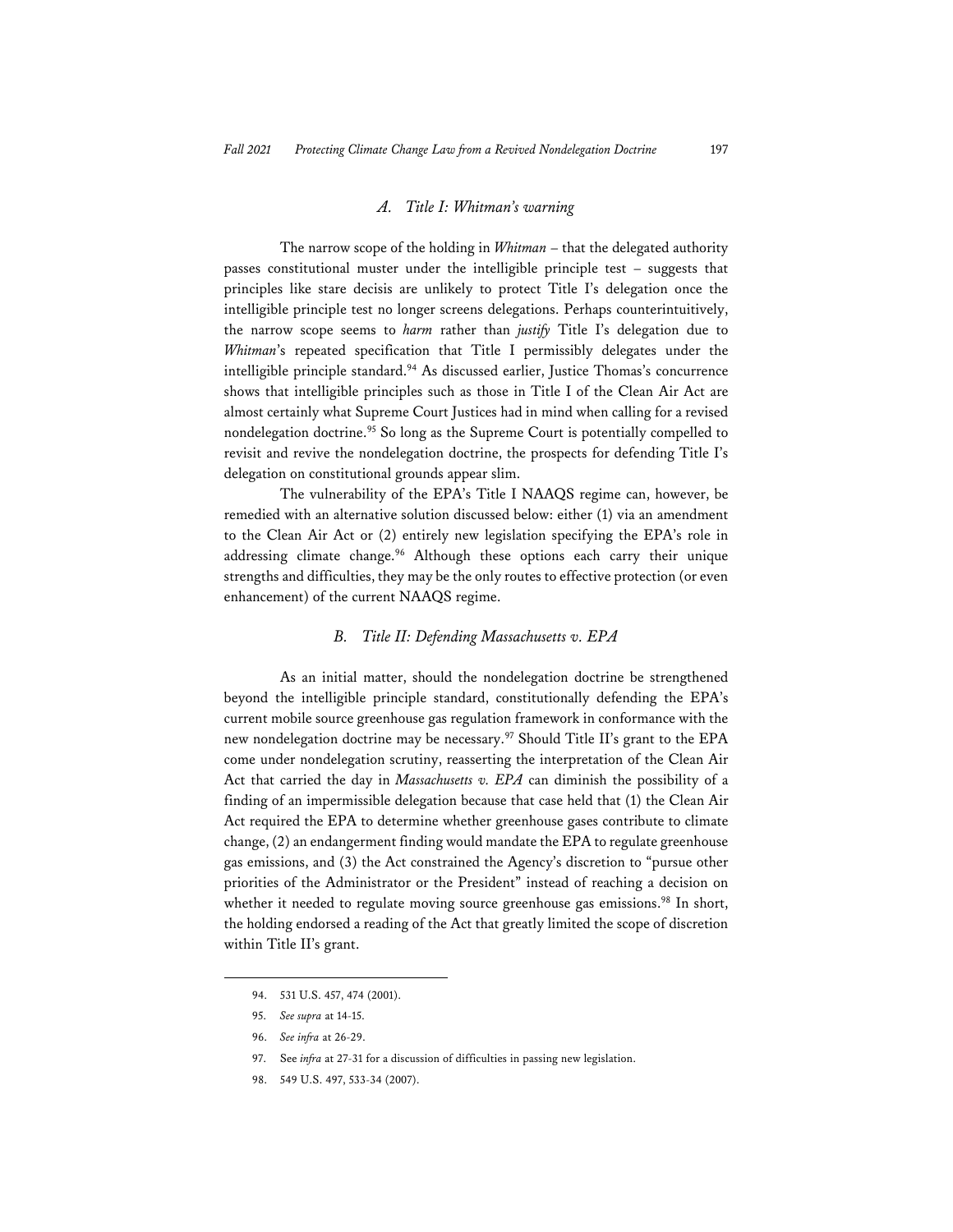The majority in *Massachusetts v. EPA* interpreted the Clean Air Act to compel the EPA to determine whether greenhouse gases are "air pollutants" endangering the public health and to regulate motor vehicles emitting greenhouse gases accordingly.99 In a nondelegation context, when the majority held that the Clean Air Act compelled the EPA to determine whether greenhouse gas emissions endangered public health and to regulate greenhouse gas emissions accordingly, it read the Clean Air Act in a way that limited the EPA's decision-making abilities under its Title II grant.<sup>100</sup> Under this interpretation, the Clean Air Act provides the EPA with more than just an intelligible principle for defining and regulating greenhouse gas emissions from motor vehicles: it provides an explicit command to classify greenhouse gases as air pollutants and, if necessary, to regulate them as such.<sup>101</sup>

The textual arguments underlying *Massachusetts v. EPA* could be newly consequential if the nondelegation doctrine were revived and strengthened. In particular, the proper definition of a "pollutant" under the Clean Air Act came under contention when *Massachusetts v. EPA* was first before the Court, along with the scope of the EPA Administrator's discretion and obligations toward greenhouse gases if they were indeed pollutants.<sup>102</sup> The dissent by Justice Scalia discussed above argued that carbon emissions could not be considered pollutants within the definition laid out in the Act.103 The Act defines an "air pollutant" as "any air pollution agent or combination of such agents, including any physical, chemical . . . substance or matter which is emitted into or otherwise enters the ambient air."<sup>104</sup> As already discussed, the dissent argued that "including" necessarily dictated that "any physical, chemical . . . substance" must first be an "air pollution agent or combination of such agents" before falling within the scope of the act, and that carbon emissions were arguably not "air pollution agents."105 Justice Scalia additionally noted that "[a]s the Court recognizes, the statute condition[s] the exercise of EPA's authority on its formation of a 'judgment' . . . There is no dispute that the Administrator has made no such judgment in this case."<sup>106</sup> Under the dissent's argument, the EPA Administrator would have the discretion to classify or not classify greenhouse gas emissions as air pollutants, along with significant leeway in assessing whether or not to even issue a judgment on an air pollutant.<sup>107</sup> The majority, meanwhile, wrote that "[t]he Clean Air Act's sweeping definition of 'air pollutant' includes 'any air pollution agent or

106. *Id.* at 552 (Scalia, J., dissenting); *see generally id.* at 549-560

<sup>99.</sup> *Id.*

<sup>100.</sup> *Id.*

<sup>101.</sup> *Id.* at 529.

<sup>102.</sup> *Id.* at 529, 532-33.

<sup>103.</sup> *See id.* at 559-60 (Scalia, J., dissenting).

<sup>104. 42</sup> U.S.C. § 7602(g).

<sup>105.</sup> *See Massachusetts*, 549 U.S. at 556-58 (Scalia, J., dissenting).

<sup>107.</sup> See *id*. at 550 (quoting 42 U.S.C. § 7602(g)).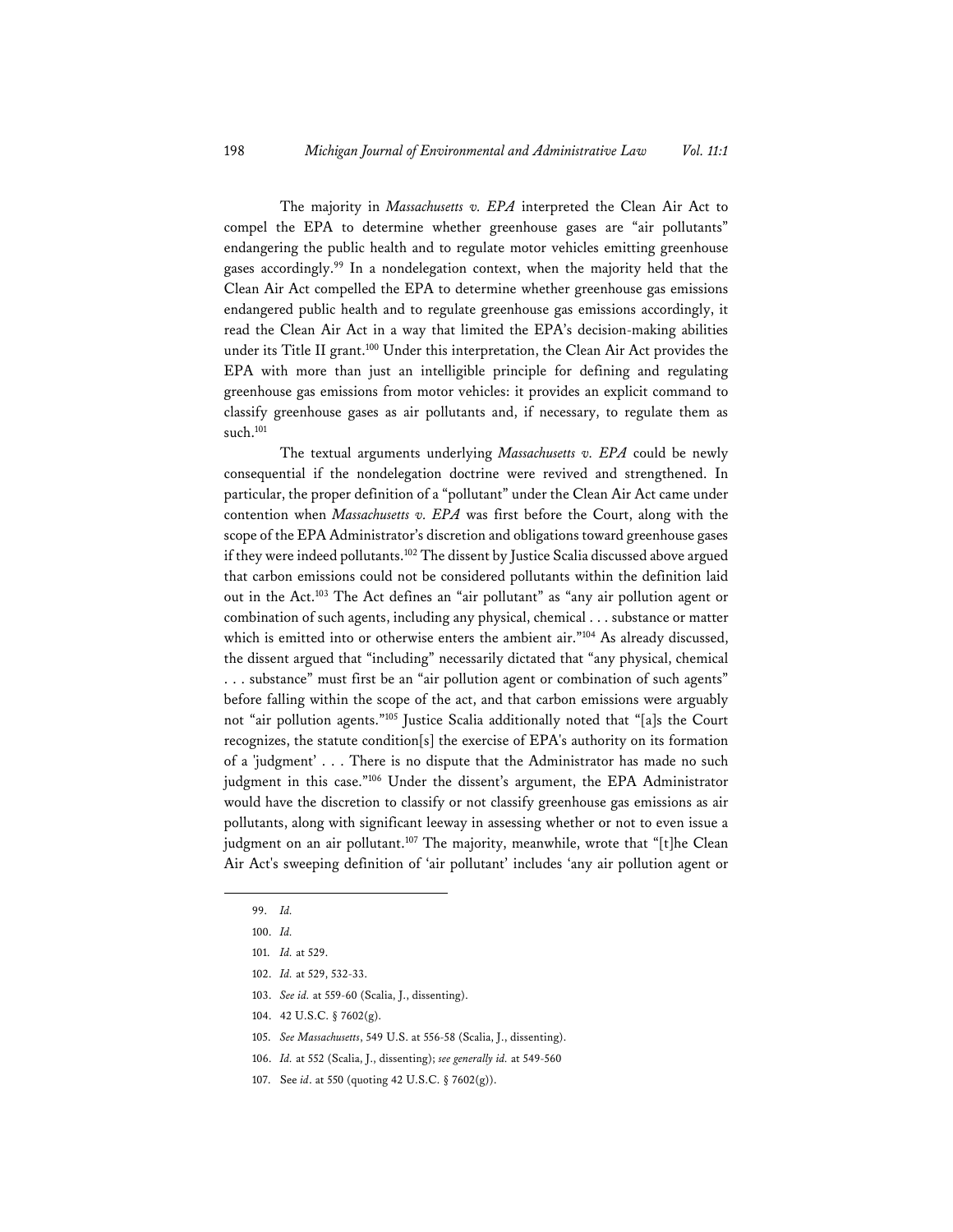combination of such agents, including any physical, chemical . . . substance or matter which is emitted into or otherwise enters the ambient air' . . . The statute is unambiguous."108 The dissent's view reads the statute to place considerably more discretion in the hands of the agency than the majority does.<sup>109</sup>

A nondelegation challenge could potentially aim to revisit this very controversy; if the statute were read to grant such immense latitude to the EPA (especially without even mentioning climate change), the statute would potentially fail a nondelegation challenge under a regime similar to the one outlined in Justice Gorsuch's *Gundy* dissent.<sup>110</sup> Accordingly, even if the dissent's interpretation from *Massachusetts v. EPA* ever did take hold, one could potentially still defend the provision by arguing that it simply made statutory application dependent on executive fact-finding, a constitutionally permissible delegation according to the *Gundy* dissent.<sup>111</sup> One caveat, however, is that vagueness (e.g. the lack of statutory guidance as to the proper definition of an "air pollution agent") and the potential for a stricter nondelegation doctrine to operate in tandem with major questions doctrine may still ultimately fell the provision – the Clean Air Act does not mention climate change and, as a result, it comes off as potentially vague as applied to greenhouse gas regulation, and potentially runs afoul of the major questions doctrine.<sup>112</sup>

Notably, two compelling angles to determine the proper scope of the Clean Air Act's "including" and the decision that the EPA Administrator must make and act on their decision are stare decisis and the constitutional avoidance canon. Stare decisis, the central legal principle of determining case outcomes in accordance with precedent weighs in favor of preserving the majority's interpretation from *Massachusetts v. EPA* (although, it would also weigh in favor of preserving the intelligible principle test). Simply put, the Court generally only overrules its precedent in highly compelling scenarios.113 Here, it would be difficult to say that stare decisis renders Massachusetts v. EPA moot: in fact, even Justice Scalia conceded in his *Massachusetts v. EPA* dissent that the majority's interpretation of the text at issue ("including") was a fair reading of the statute.114 As Justice Kagan elaborated in *Kimble v. Marvel Entertainment*, before overturning settled precedent, the Court has in the past required a "special justification" beyond a simple belief that the precedent is wrong.115 Stare decisis is additionally even stronger when the precedent interprets a statute, as *Massachusetts v. EPA* does, because "critics of our

- 113. Kimble v. Marvel Ent., LLC, 576 U.S. 446, 455-56 (2015).
- 114. Massachusetts v. EPA, 549 U.S. 497, 557 (2007) (Scalia, J., dissenting).

<sup>108.</sup> *Id.* at 528-29.

<sup>109.</sup> *See id.* 

<sup>110.</sup> *See* 42 U.S.C. §§ 7401-7671q; *see supra* at 11.

<sup>111.</sup> *Gundy*, 139 S. Ct. 2116, 2129 (2019).

<sup>112.</sup> *See* 42 U.S.C. §§ 7401-7671q.

<sup>115.</sup> *Kimble*, 576 U.S. at 455.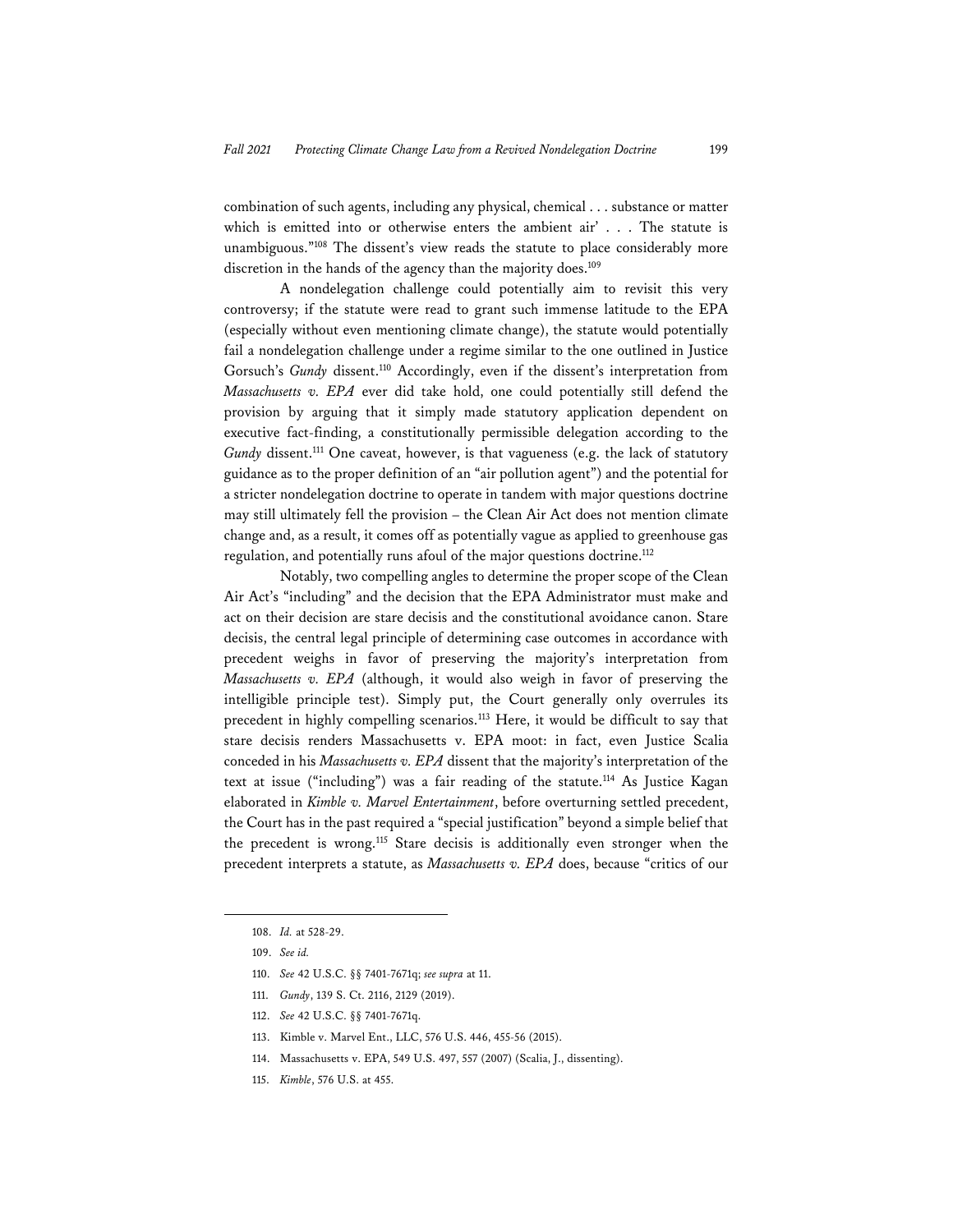ruling can take their objections across the street, and Congress can correct any mistake."116

The canon of constitutional avoidance, however, works in a more nuanced fashion. Constitutional avoidance dictates that when deciding between two potential statutory interpretations where one interpretation renders a statute unconstitutional, and the other does not, that the Court should favor the constitutional interpretation.117 Applied to *Massachusetts v. EPA*, even though that case did not arise under a nondelegation question, its holding could still mitigate any potential nondelegation issue through the constitutional avoidance canon. This is true because, in a nondelegation context, where Justice Scalia's reading would potentially result in an impermissible delegation to the EPA, the constitutional avoidance canon suggests that the Court should endorse the original interpretation, which may stand a chance at surviving a revived nondelegation doctrine.<sup>118</sup> Even if Chief Justice Roberts, Justices Thomas and Alito (the active Court members who joined Justice Scalia's dissent), and any other members of the Court believed that the dissenting interpretation in *Massachusetts v. EPA* was correct, the constitutional avoidance canon asserts that they should defer to the permissible, narrower reading of the statute espoused by the majority. The majority opinion limits agency discretion compared to the dissent and, consequentially, limits any potential nondelegation violation.<sup>119</sup>

Thus, a stricter nondelegation doctrine appears unlikely to legitimately threaten Title II's current mandate for the EPA. Unlike Title I's thin defense at the hands of the narrow holding of *Whitman*, *Massachusetts v. EPA* settled on a textual interpretation that may be enough to preclude most nondelegation challenges.

#### *C. New Legislation*

New legislation offers an opportunity to erase nondelegation issues in climate change law. Specifically, a new law could address nondelegation issues by either affirming and explicitly specifying the EPA's existing duties regarding climate change or by creating an entirely new framework for mitigating climate change. The biggest challenge, however, is that new legislation is challenging to design, pass, and protect.120 Nevertheless, considering the complexities of climate change and the extensive mitigation efforts necessary, new legislation may be a necessity before long,

<sup>116.</sup> *Id.* at 456.

<sup>117.</sup> Ashwander v. Tenn. Valley Auth., 297 U.S. 288, 347 (1936) (Brandeis, J., concurring) ("The Court will not pass upon a constitutional question although properly presented by the record, if there is also present some other ground upon which the case may be disposed of.").

<sup>118.</sup> *See supra* at 24.

<sup>119.</sup> *See generally Massachusetts v. EPA,* 549 U.S. 497 (2007).

<sup>120</sup>*. See generally, e.g.*, Andrew Rudalevige, *Why does Congress have such a hard time passing laws? Let's blame the Constitution*, WASHINGTON POST (July 11, 2017),

https://www.washingtonpost.com/news/monkey-cage/wp/2017/07/11/why-does-congress-have-such-ahard-time-passing-laws-lets-blame-the-constitution/.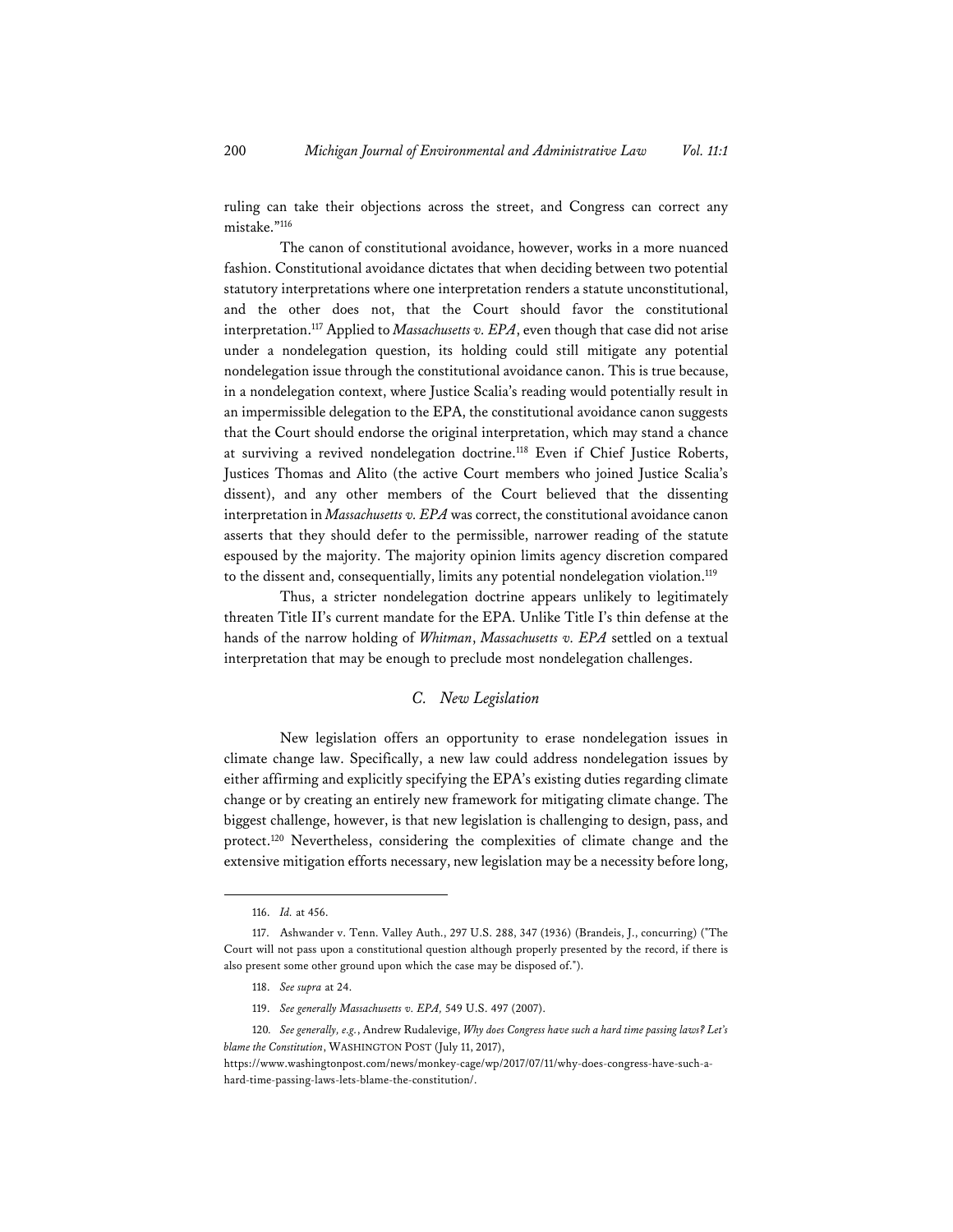regardless of the nondelegation doctrine's potential to resurface and invalidate key mandates of the Clean Air Act.

Due to the pressing nature of climate change, some may view the immense challenge in passing new legislation as an inviable route for addressing nondelegation concerns. To achieve peak efficacy, however, any new legislation must consider and preemptively meet the threshold requirements imposed by a stricter nondelegation doctrine. Such considerations are necessary whether that legislation simply affirms the EPA's mandates to regulate greenhouse gas emissions or installs an entirely different network for combatting climate change. If written correctly, new legislation can put any potential nondelegation issue to rest before the Supreme Court allows it to be raised, but new legislation as a solution is challenging to implement and vulnerable to partisan nullification.<sup>121</sup>

Given the significant social and economic implications of carbon emission regulation, any legislative reform aimed at mitigating climate change risks severe frustration if forced to comport with nondelegation principles. A new nondelegation doctrine in line with the doctrine outlined in Justice Gorsuch's *Gundy* dissent may limit legislators' ability to provide flexibility and decision-making power to the EPA.122 Ambitious, open-ended legislative commands such as Title I's "requisite to protect the public health" may be too vague to pass a nondelegation challenge against a harsher standard than the intelligible principle test.<sup>123</sup> However, if legislators are cognizant of the potential issues that a stricter nondelegation standard may carry for legislation, they can take a few steps to protect any new bills focused on fighting climate change. First, any new legislation focused on limiting climate change should clearly state the EPA's assigned task: to mitigate the effects of climate change by whatever measures the bill specifically provides for. The problem, however, is that crafting specific goals, standards, and implementation plans against the pressured backdrop of a legislative calendar may be more challenging than tasking the expertdriven EPA with determining such goals and standards.<sup>124</sup> As mentioned earlier, proposed efforts such as the Green New Deal, which would seek to address several climate change-adjacent issues including systemic racism and the increasing wealth gap, would be logistically near-impossible for the legislature to craft without significant reliance on the executive branch and agencies to design and implement expansive systemic reforms.125 In this regard, the legislature could potentially find success in focusing on more simple, widely applicable climate change-focused statutes that would be easier for a legislature to design while affording maximum administrative flexibility, which in turn could promote both legislative effectiveness and optimal EPA operation. Such a set-up could lessen the legislative burden by

<sup>121.</sup> *Id.*

<sup>122.</sup> *See Gundy*, 139 S. Ct. 2116, 2136-37 (2019) (Gorsuch, J., dissenting).

<sup>123.</sup> *Id.*

<sup>124.</sup> *See, e.g.*, Rudalevige, *supra* note 120.

<sup>125.</sup> H.R. Res. 109, 116th Cong. (2019).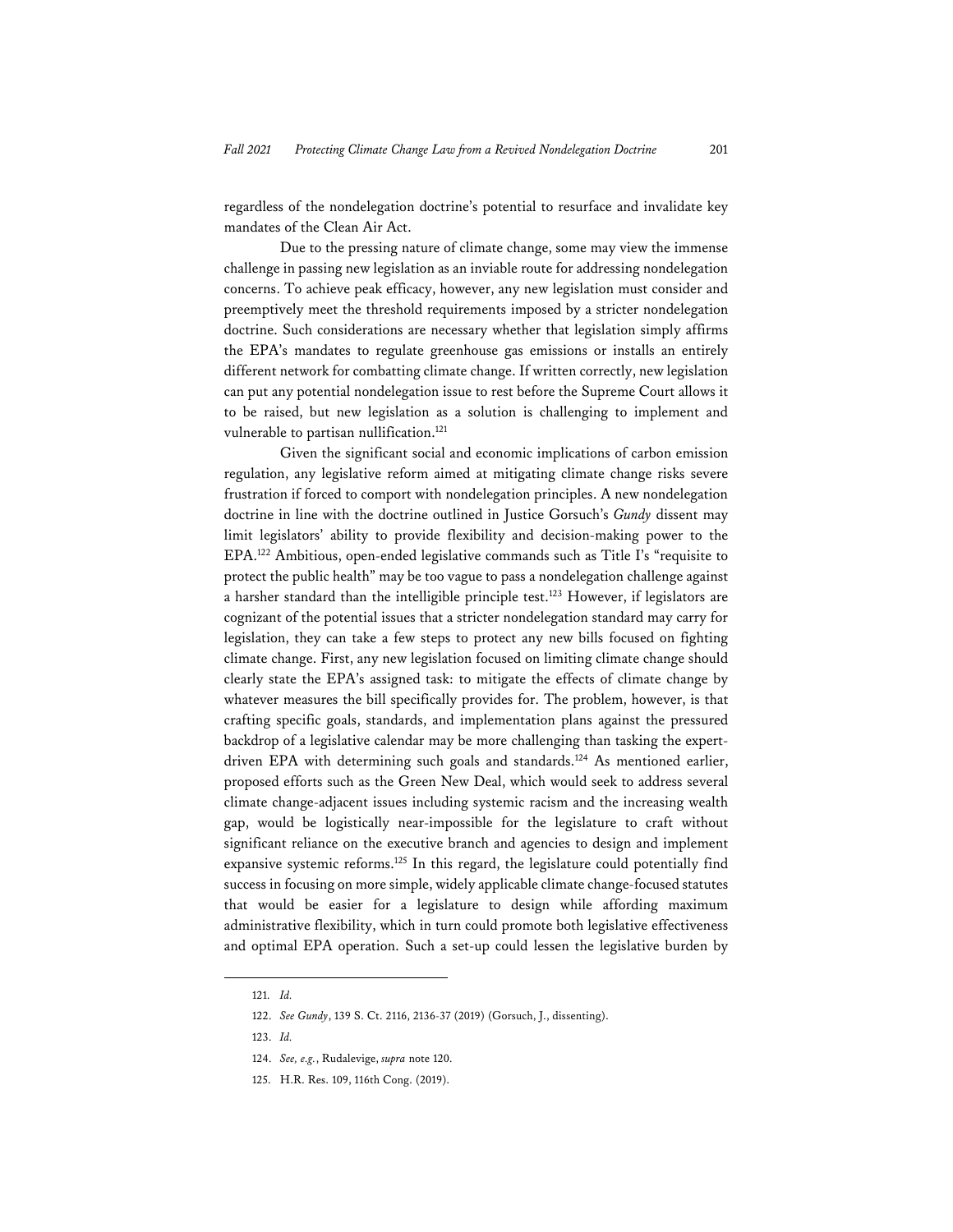reducing the required specificity of the legislation and enable the EPA to easily adapt its regulatory regime with up-to-date science and improved technological possibilities.

Further, a revived nondelegation doctrine will make nearly all future legislation, not just climate legislation, more difficult and time-consuming for members of Congress to prepare, consider, and vote on.126 Such a constraint is highly relevant, even more so when considered in addition to a stricter nondelegation standard's potential to render several statutes with vague intelligible principles vulnerable to constitutional challenges.<sup>127</sup> All members of Congress, especially those members of the House of Representatives who serve two-year terms and are constantly balancing the duties of their job with reelection efforts, would have to reorient their legislative efforts while trying to represent their district in a new and confusing era of legislation.128

Finally, a new bill would likely face many traditional barriers that consistently get in the way of climate change legislation and legislation in general. Many members of Congress encourage and practice climate change denial regularly.129 Even members of a minority party can subject a bill to various procedural hang-ups, such as the filibuster.130 Other methods can prevent legislation from ever receiving proper consideration, as recently demonstrated with the Green New Deal Resolution in 2019, where the resolution was rushed to a vote in the Senate without opportunity for hearings or expert testimony.<sup>131</sup> New legislation aimed at

129. This point is well illustrated by stunts such as Senator Jim Inhofe brandishing a snowball on the Senate floor in 2015 during a speech questioning the validity of science behind climate change. *See Sen. Jim Inhofe denies climate change, tosses snow ball in Congress*, CBS NEWS (Feb. 26, 2015), https://www.cbsnews.com/news/sen-jim-inhofe-climate-change-is-not-real-because-here-is-a-snowball/. Senator Inhofe's climate science denial is far from an outlier – a 2019 article found that 130 members of the 116th Congress had at some point expressed doubt toward or outright denied climate change. *See* Ellen Cranley, *These are the 130 current members of Congress who have doubted or denied climate change*, BUSINESS INSIDER (Apr. 29, 2019), https://www.businessinsider.com/climate-change-and-republicans-congressglobal-warming-2019-2.

130. *See generally* Tim Lau, *The Filibuster, Explained*, BRENNAN CENTER FOR JUSTICE (Apr. 26, 2021), https://www.brennancenter.org/our-work/research-reports/filibuster-explained.

131. The Green New Deal Resolution was a fourteen-page document calling for recognition of a need for sweeping reforms in the interest of mitigating detrimental climate change and environmental injustice. H.R. Res. 109, 116th Cong. (2019). The resolution failed in the Senate by a voting margin of 0- 57. Dino Grandoni and Felicia Sonmez, *Senate defeats Green New Deal, as Democrats call vote a 'sham'*, WASHINGTON POST (Mar. 26, 2019), https://www.washingtonpost.com/powerpost/green-new-deal-ontrack-to-senate-defeat-as-democrats-call-vote-a-sham/2019/03/26/834f3e5e-4fdd-11e9-a3f7-

78b7525a8d5f\_story.html. Forty-three Democratic senators, among them those who introduced the resolution in the Senate, voted "present" in order to protest the bill being quickly brought to a vote without hearings or expert testimony. *Id.* Some members of Congress called the process a "rush" and a "sham." *See, e.g.*, Alexandria Ocasio-Cortez (@AOC), TWITTER (March 26, 2019, 6:13 PM), https://twitter.com/aoc/status/1110666127644991493?lang=en; *see also* Dino Grandoni and Felicia

<sup>126.</sup> *See, e.g.*, Rudalevige, *supra* note 120.

<sup>127.</sup> *See Gundy*, 139 S. Ct. at 2130.

<sup>128.</sup> *See, e.g.,* Kovacs, *supra* note 39.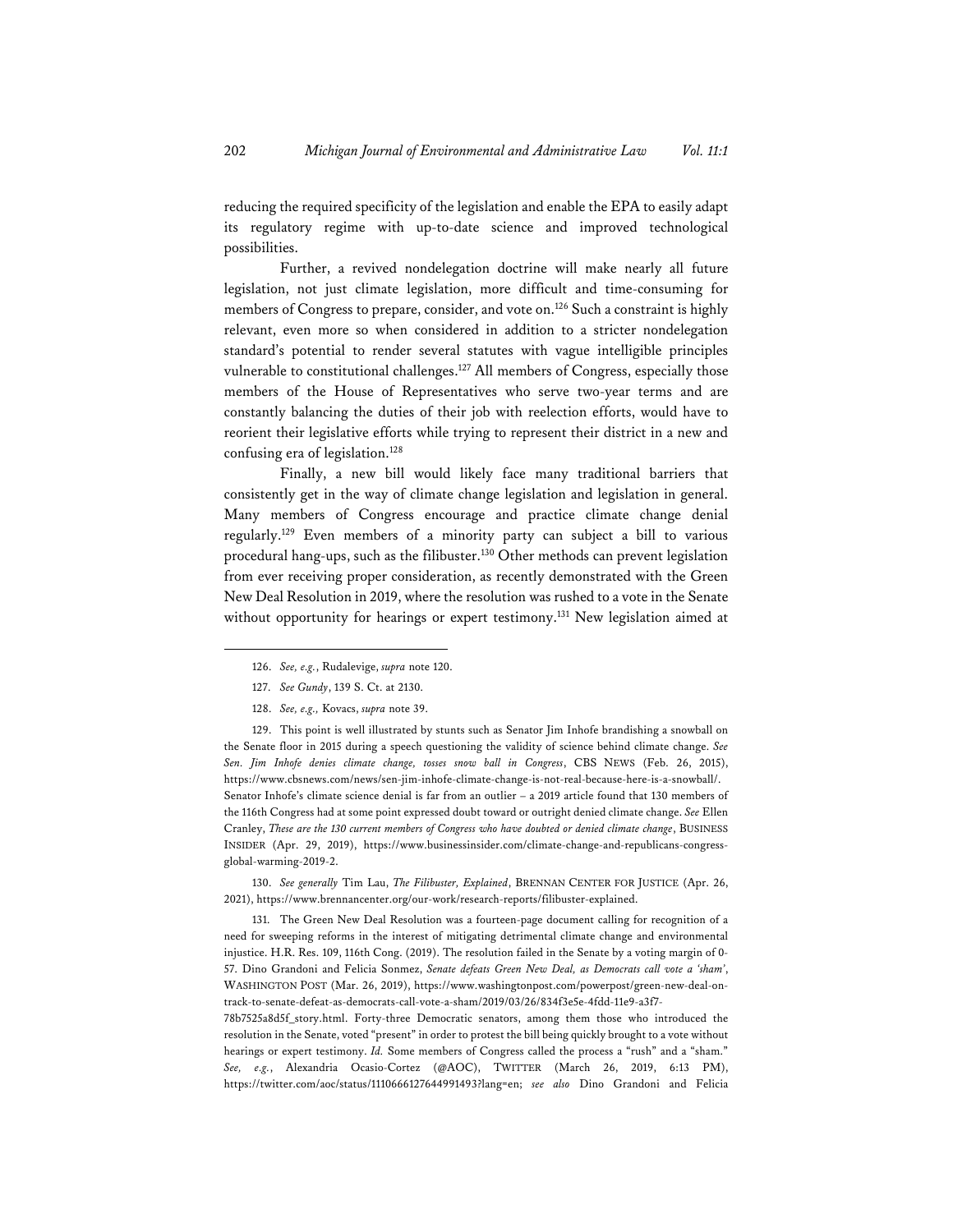addressing climate change will almost certainly face immense opposition regardless of the intelligible principle test's status, but a more stringent nondelegation test may frustrate legislative efforts further.<sup>132</sup>

As alluded to earlier, new legislation could initially bypass some of these obstacles by simply restating and affirming the emissions regulation systems already in place, removing any potential question of an unconstitutional delegation. Such an action would at least be capable of preserving existing governmental structures for climate change mitigation, although structural preservation alone appears unlikely to be enough to reach some of the potential emissions reductions targets detailed by the IPCC.133

Regardless of the necessity of new legislation as a solution to protecting the Clean Air Act's functions and to mitigating climate change at large, a Congress interested in passing new legislation to combat climate change will have to consider the viability of its proposals against the nondelegation doctrine.

#### V. CONCLUDING REMARKS

The nondelegation doctrine is, for now, a momentary blip in American constitutional history. Its erosion was arguably a prerequisite for an efficient federal government.134 Over eight decades later, the nondelegation doctrine threatens to resurface and reshape the federal government as we know it.135 Indeed, many contemporary federal functions and statutory regimes would potentially be unconstitutional under a stricter nondelegation standard.136 While much more is at stake than the EPA's ability to regulate greenhouse gas emissions, the calamitous, looming threat of climate change renders the EPA's mandate among the most crucial to protect.<sup>137</sup>

The clash between the nondelegation doctrine and the EPA's framework for regulating carbon emissions could be inevitable if the Supreme Court does significantly restrict the intelligible principle test. With motor vehicle emissions,

- 134. *See supra* at Part I.B.
- 135. *See, e.g.,* Kovacs, *supra* note 39.

137. *See, e.g.*, IPCC, *supra* note 90; *see also* NCA, *supra* note 90.

Sonmez, *Senate defeats Green New Deal, as Democrats call vote a 'sham'*, WASHINGTON POST (Mar. 26, 2019), https://www.washingtonpost.com/powerpost/green-new-deal-on-track-to-senate-defeat-asdemocrats-call-vote-a-sham/2019/03/26/834f3e5e-4fdd-11e9-a3f7-78b7525a8d5f\_story.html.

<sup>132.</sup> *See* Cranley, *supra* note 131.; *see supra* at 16-17.

<sup>133.</sup> *See, e.g.*, IPCC, *supra* note 90 ("Pathways limiting global warming to 1.5°C with no or limited overshoot would require rapid and far-reaching transitions in energy, land, urban and infrastructure"); *see also* NCA, *supra* note 90.

<sup>136.</sup> *See generally Gundy*, 139 S. Ct. at 2130. *But see*, Andrew Coan, *Eight Futures of the Nondelegation Doctrine*, 2020 WIS. L. REV. 141 (2020) (using the "Judicial Capacity Model" to suggest that the Supreme Court's low volume of cases will largely limit its ability to affect any sweeping revolution in Constitutional law through nondelegation doctrine).